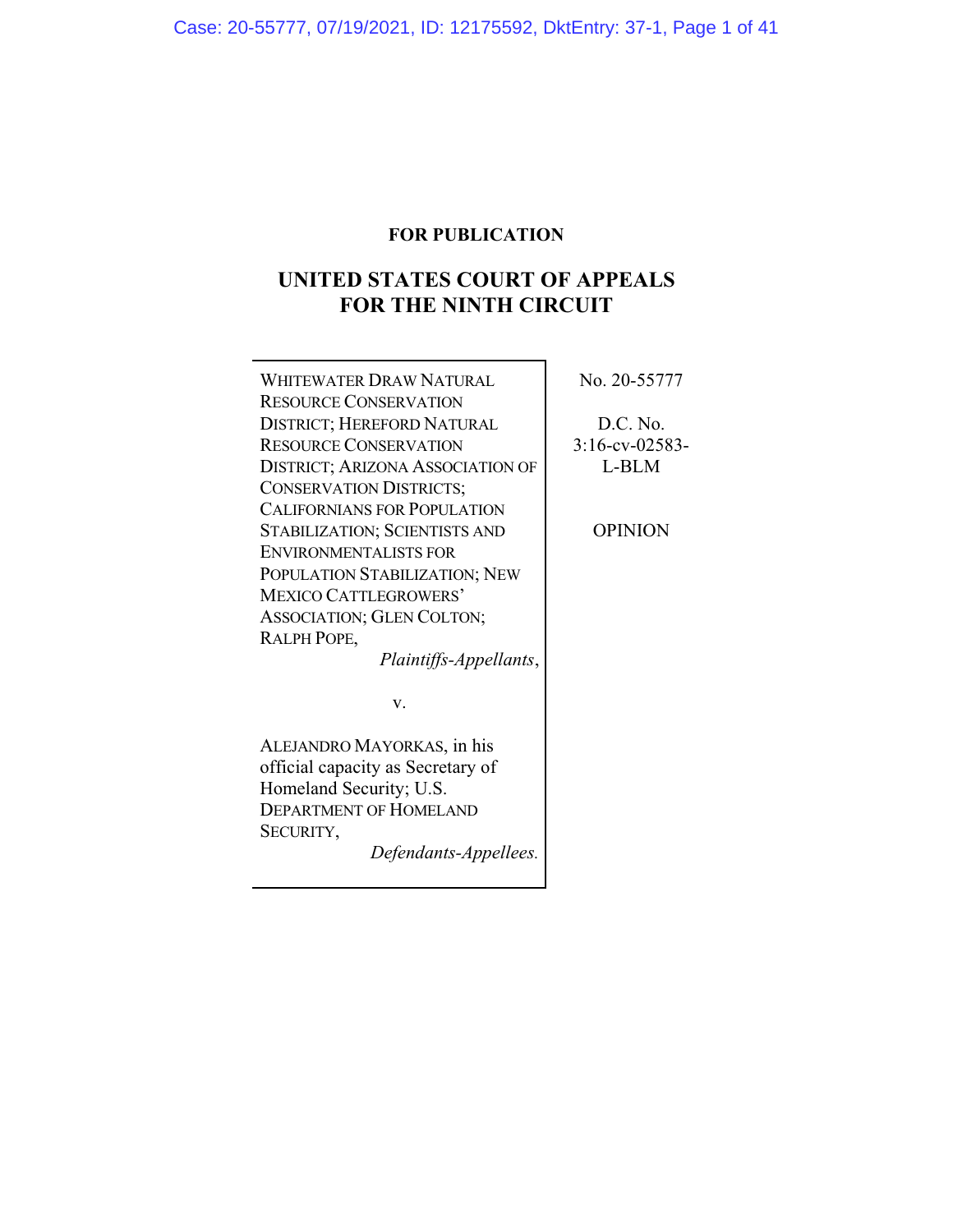Appeal from the United States District Court for the Southern District of California M. James Lorenz, District Judge, Presiding

Argued and Submitted May 11, 2021 Pasadena, California

Filed July 19, 2021

Before: Jay S. Bybee and Daniel A. Bress, Circuit Judges, and Kathleen Cardone,**\*** District Judge.

Opinion by Judge Bybee

## **SUMMARY\*\***

## **Environmental Law / Immigration / Standing**

The panel affirmed the district court's judgment in favor of the Secretary of the Department of Homeland Security in an action brought by plaintiff organizations and individuals alleging that the Secretary violated the National Environmental Policy Act ("NEPA") by failing to consider the environmental impacts of various immigration programs and immigration-related policies.

**<sup>\*</sup>** The Honorable Kathleen Cardone, United States District Judge for the Western District of Texas, sitting by designation.

**<sup>\*\*</sup>** This summary constitutes no part of the opinion of the court. It has been prepared by court staff for the convenience of the reader.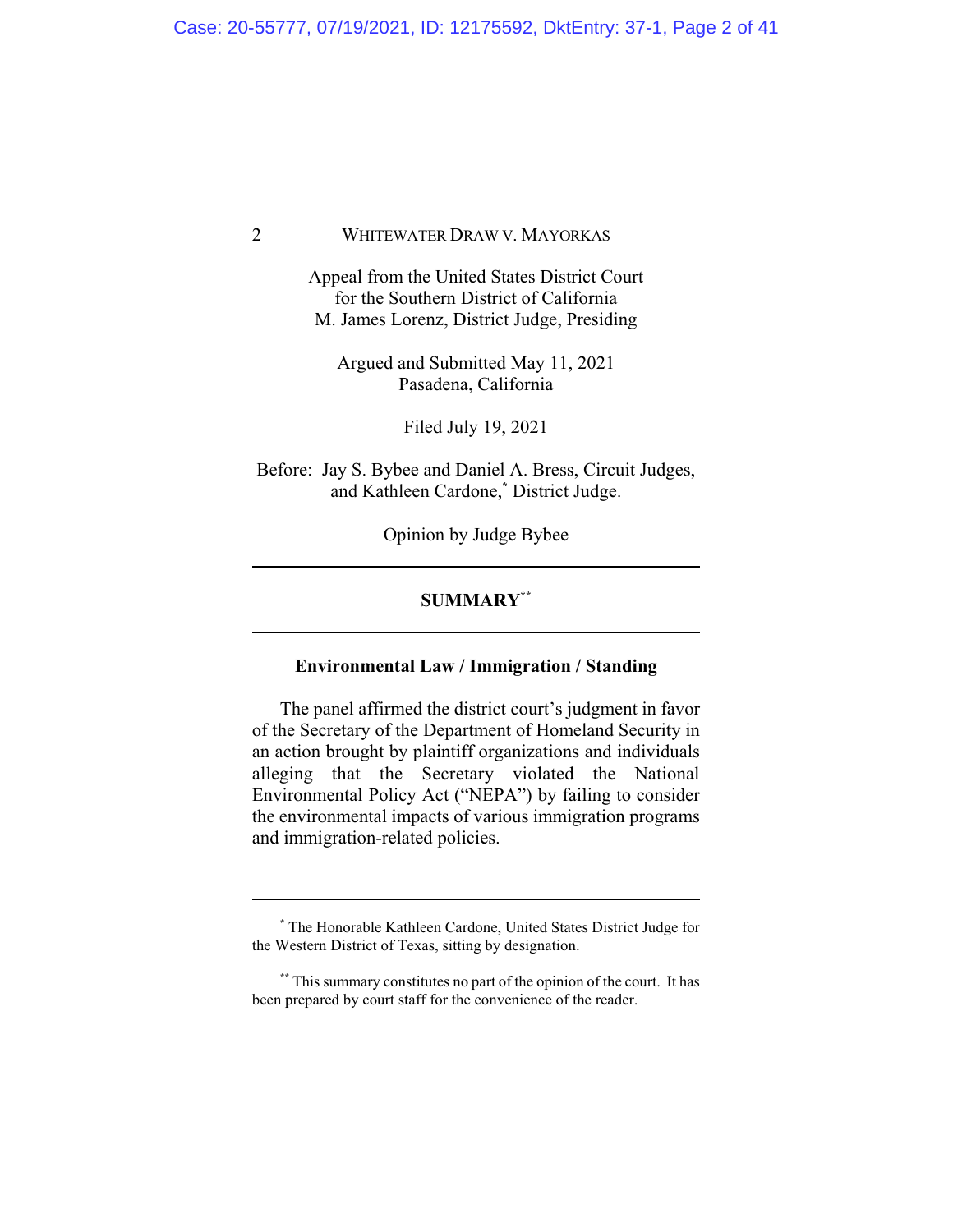Plaintiffs identify themselves as environmentalists, environmental groups, natural resource conservation groups, and cattle ranchers from Arizona, New Mexico, Colorado, and California. Count I of the First Amended Complaint challenged DHS's 2015 Instruction Manual, which implements NEPA and Council of Environmental Quality ("CEQ") regulations. Count II asserted that DHS implemented eight programs that failed to comply with NEPA. Count III alleged that DHS's Categorical Exclusion A3 ("CATEX A3") was arbitrary and capricious in violation of the Administrative Procedure Act. Count IV challenged DHS's application of CATEX A3 to four DHS actions as contrary to NEPA and the APA. Count V challenged environmental assessments ("EA") and findings of no significant impact ("FONSI") issued by DHS in August 2014.

Concerning Count I, the panel held that the Manual did not constitute "final agency action" subject to review under § 704 of the APA. Applying the two-part test in *Bennett v. Spear*, 520 U.S. 154 (1977), the panel held that the Manual did not meet the "consummation" first prong because it did not make any "decision," rather it merely established the procedures for ensuring DHS's compliance with NEPA. The panel held further that plaintiffs could not satisfy the "legal effect" second prong of the test because the Manual did not impose new legal requirements or alter the legal regime to which DHS was subject. The panel concluded that the district court properly dismissed Count I.

Concerning Count II, wherein the plaintiffs alleged that DHS implemented seven programs in violation of NEPA, the panel agreed with the district court that none of these programs were reviewable because they were not discrete agency actions. Specifically, as to the seven non-Deferred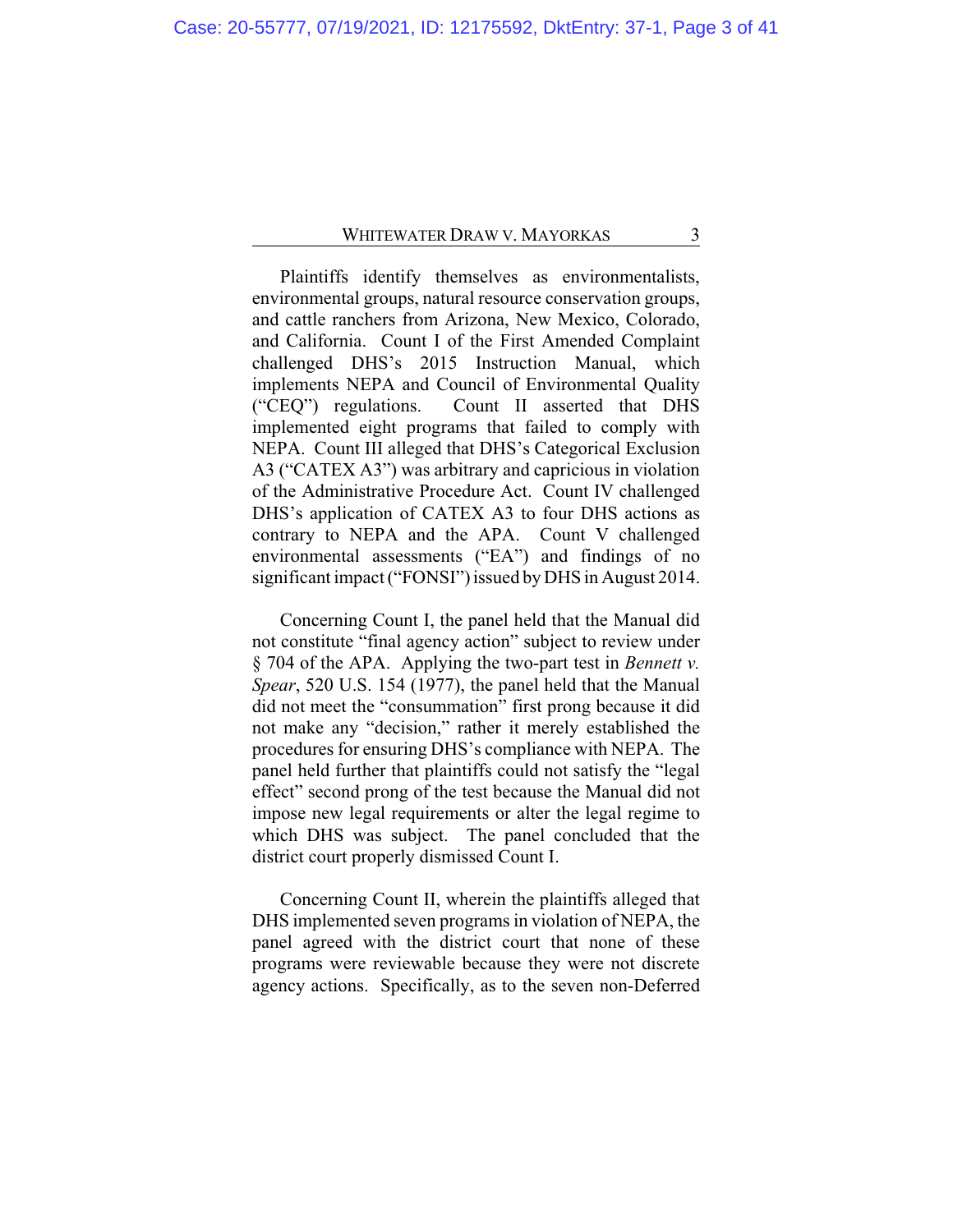Action for Childhood Arrivals ("DACA") programs, the panel held that *Lujan v. Nat'l Wildlife Fed'n*, 497 U.S. 871 (1990), squarely foreclosed plaintiffs' request for judicial review, where plaintiffs' challenge to the seven programs was indistinguishable fromthe broad programmatic attack at issue in *National Wildlife*.

Concerning Count II (plaintiffs' challenge to DACA) and III-V (plaintiffs' facial challenge to CATEX A3), the panel considered whether plaintiffs lacked Article III standing. Plaintiffs could claimonly procedural injury, and they alleged that compliance with NEPA was required and preparation of an environmental impact statement might have affected DHS's decisions. To satisfy the injury-in-fact element for a procedural injury, the plaintiffs had to show that the procedures were designed to protect some threatened concrete interest that was the basis of their standing, and the reasonable probability of the challenged action's threat to plaintiffs' concrete interest.

Plaintiffs alleged they had standing to challenge DACA because, by allowing individuals who entered the country illegally to remain with federal approval, DACA both added "more settled population" when it was implemented in 2012 and now enticed future unlawful entry. The panel rejected both theories. As to the enticement theory, the panel held that plaintiffs alleged no facts supporting their allegations that DACA caused illegal immigration. As to the "more settled population" theory, the panel held there was no redressability, and thus no standing, where DHS retained sole discretion over how to prioritize future removal proceedings.

Concerning Count III and plaintiffs' facial challenge to CATEX A3, the panel held that plaintiffs made no attempt to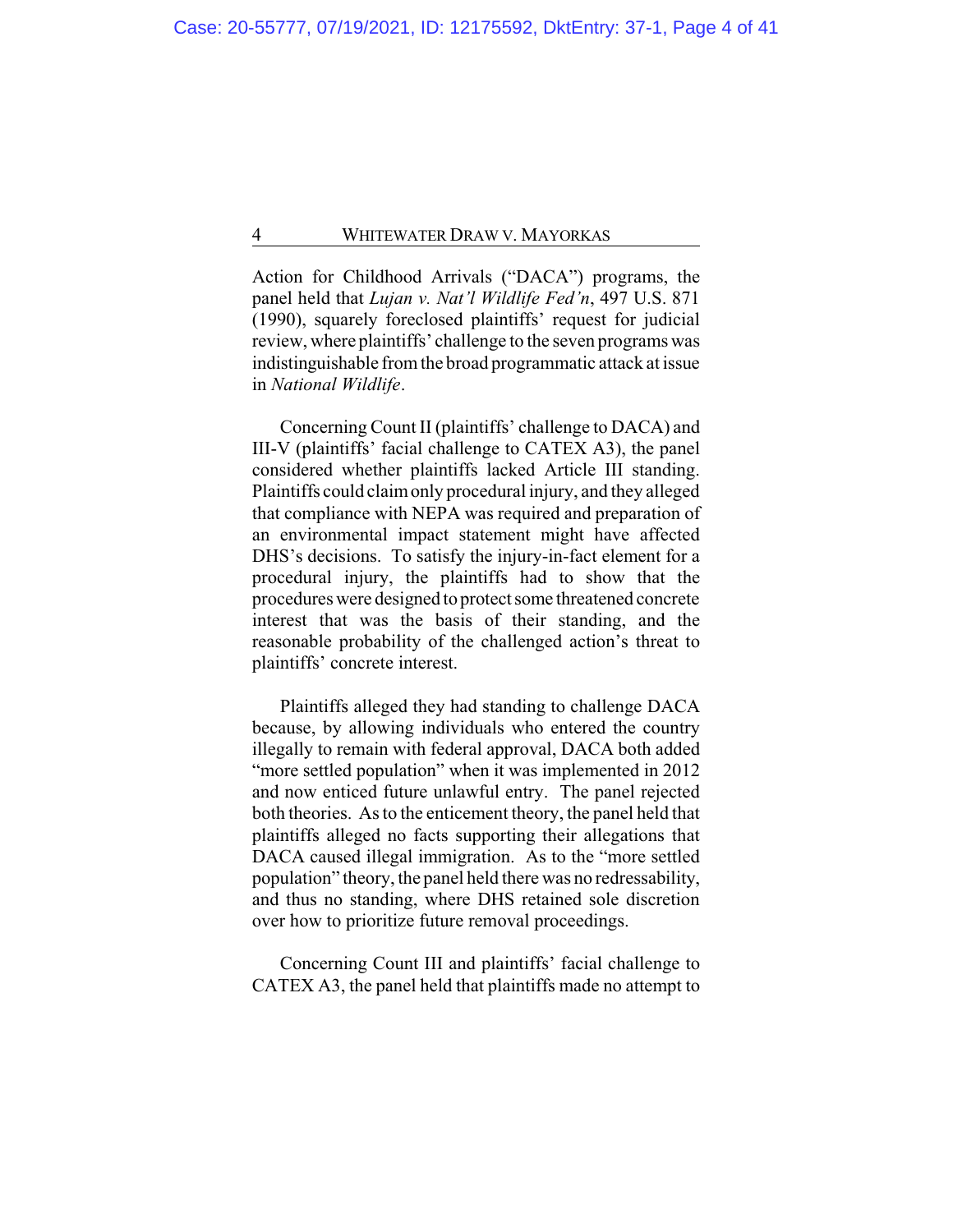tie CATEX A3 to any particular action by DHS, and this was insufficient to create Article III standing.

Concerning Count IV, plaintiffs alleged that DHS's application of CATEX A3 to the DSO Rule, the STEM Rule, the AC21 Rule, and International Entrepreneur Rules was improper because these rules contributed to immigrationinduced population growth. The panel held that plaintiffs failed to show injury-in-fact or causation where they offered no evidence showing that population growth was a predictable effect of the DSO and STEM Rules. Similarly, the panel held that plaintiffs failed to show injury-in-fact or causation between the AC21 Rule and population growth where any increase in immigration that may result from the AC21 Rule would be a product of independent, third-party decisionmaking not fairly traceable to the AC21 Rule itself. The panel held that plaintiffs failed to show injury-in-fact or causation concerning their challenge to the International Entrepreneur Rule where they did not show that aliens admitted under the Rule permanently stayed in the United States because of the Rule. Finally, plaintiffs alleged they had standing to challenge all four rules because CEQ regulations required agencies to consider cumulative impacts on the environment. The panel held that any "cumulative effect" analysis required by NEPA did not bear on whether plaintiffs had standing to challenge the rules.

Concerning Count V, the panel held that plaintiffs also lacked Article III standing to challenge the sufficiency of the EAs and FONSIs issued in relation to President Obama's Response to the Influx of Unaccompanied Alien Children Across the Southwest border.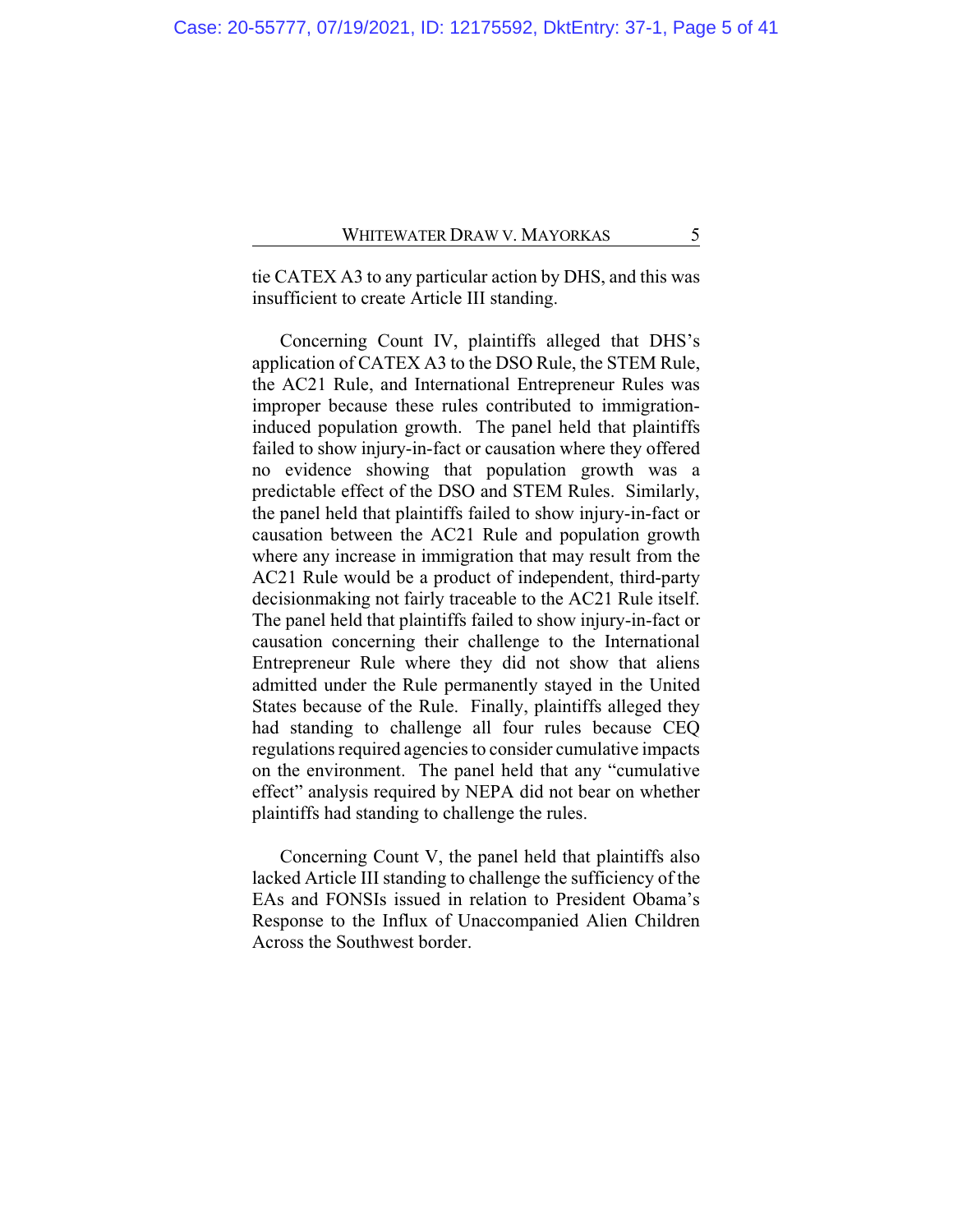#### **COUNSEL**

Julie Axelrod (argued), Washington, D.C.; John C. Eastman and Anthony T. Caso, Center for Constitutional Jurisprudence, Orange, California; Lesley Gay Glackner, Legal Fellow, Center for Immigration Studies, Washington, D.C.; for Plaintiffs-Appellants.

Kevin W. McArdle (argued), Barclay T. Samford, and Robert J. Lundman, Attorneys; Eric Grant, Deputy Assistant Attorney General; Jonathan D. Brightbill, Principal Deputy Assistant Attorney General; Environment and Natural Resources Disivion, United States Department of Justice, Washington, D.C.; Amber N. Napolitano, Attorney, Office of General Counsel, United States Department of Homeland Security, Washington, D.C.; for Defendants-Appellants.

#### **OPINION**

BYBEE, Circuit Judge:

Plaintiffs are organizations and individuals who seek to reduce immigration into the United States because it causes population growth, which in turn, they claim, has a detrimental effect on the environment. Plaintiffs allege that the Secretary of the Department of Homeland Security (the Secretary or DHS) violated the National Environmental Policy Act (NEPA), 42 U.S.C. §§ 4331–4370m-12, by failing to consider the environmental impacts of various immigration programs and immigration-related policies. The district court dismissed two of Plaintiffs' claims and granted summary judgment in favor of the Secretary on the remaining claims. We affirm.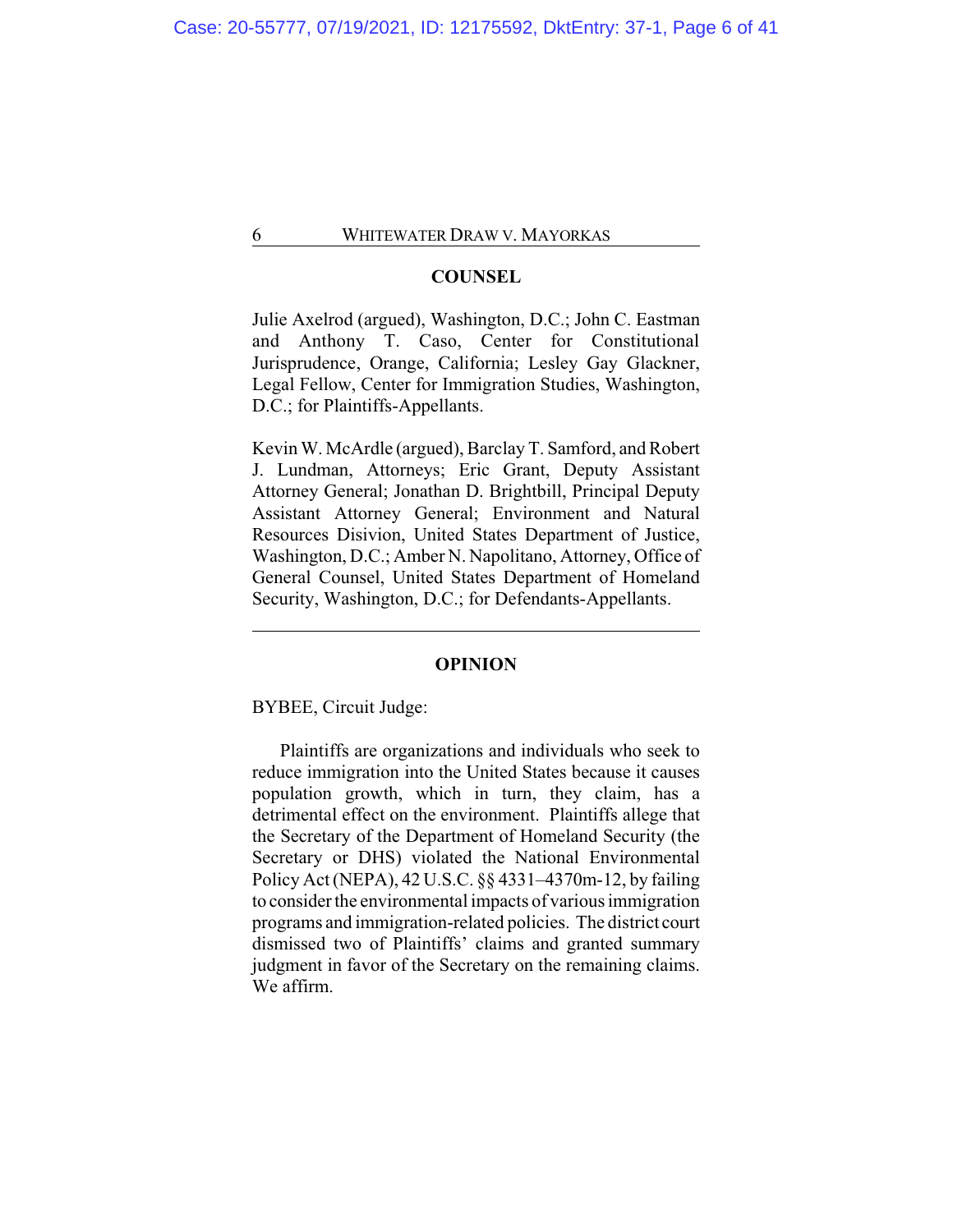## I. BACKGROUND

We begin with a brief overview of NEPA and its corresponding regulations before turning to the facts of this case.

## A. *NEPA*

Congress enacted NEPA in recognition of "the profound impact of man's activity on the interrelations of all components of the natural environment, particularly the profound influences of population growth," and other enumerated factors. 42 U.S.C. § 4331(a). NEPA requires all federal agencies to "include in every recommendation or report on proposals for legislation and other major Federal actions significantly affecting the quality of the human environment" a "detailed statement" known as an "environmental impact statement" (EIS). *Id.* § 4332(2)(C). The EIS should address "the environmental impact of the proposed action"; "any adverse environmental effects which cannot be avoided"; "alternatives to the proposed action"; "the relationship between local short-term uses of man's environment and the maintenance and enhancement of longterm productivity"; and "any irreversible and irretrievable commitments of resources which would be involved in the proposed action." *Id.*  $\S$  4332(2)(C)(i)–(v). "Although these procedures are almost certain to affect the agency's substantive decision, it is now well settled that NEPA itself does not mandate particular results, but simply prescribes the necessary process." *Robertson v. Methow Valley Citizens Council*, 490 U.S. 332, 350 (1989) (citations omitted). Even where an agency determines that there will be "adverse environmental effects of the proposed action," the agency may still "decid[e] that other values outweigh the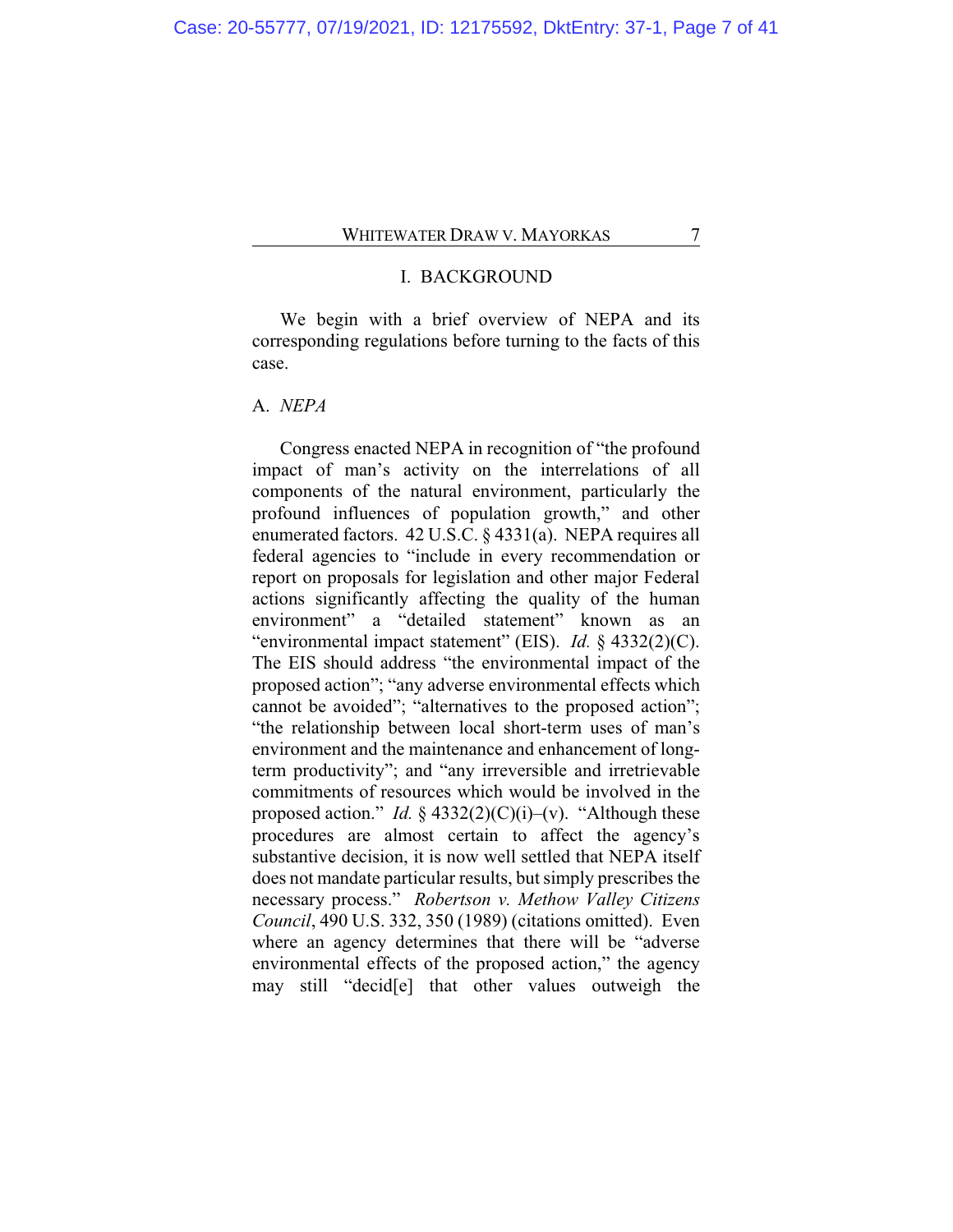environmental costs." *Id.* (citations omitted). The purpose of NEPA is "to insure that the agency has taken a 'hard look' at environmental consequences." *Kleppe v. Sierra Club*, 427 U.S. 390, 410 n.21 (1976) (citing *Nat Res. Def. Council v. Morton*, 458 F.2d 827, 838 (D.C. Cir. 1972)).

NEPAestablished in the Executive Office of the President a Council on Environmental Quality (CEQ) to promulgate regulations to implement NEPA. 42 U.S.C. § 4342. Under CEQ regulations, an agency must first assess the appropriate level of NEPA review. If it is clear that an EIS must be prepared, the agency should proceed with the EIS. 40 C.F.R.  $§ 1501.4(a)(1) (2017).<sup>1</sup> Otherwise, the agency may prepare$ an "environmental assessment" (EA)—which is a "concise public document," *id*. § 1508.9(a)—to determine whether a proposed action requires an EIS, *id.* §§ 1501.4, 1508.9. If, after preparing an EA, the agency determines that an EIS is not required, the agency then may issue a "[f]inding of no significant impact" (FONSI). *Id.* §§ 1501.4(e), 1508.13; *see also Metcalf v. Daley*, 214 F.3d 1136, 1142 (9th Cir. 2000). The regulations also permit an agency to determine in advance that "a category of actions [will] not individually or cumulatively have a significant effect on the human environment . . . and for which, therefore, neither an environmental assessment nor an environmental impact statement is required." 40 C.F.R. § 1508.4. These categories of actions are often referred to as CATEXs. Federal agencies must "adopt procedures to supplement [NEPA] regulations,"

**<sup>1</sup>** Unless otherwise noted, we will refer to the 2017 version of the CEQ regulations, which were in effect when Plaintiffs filed their complaint. The regulations have since been revised substantially. *See* Update to the Regulations Implementing the Procedural Provisions of the National Environmental Policy Act, 85 Fed. Reg. 43,304 (July 16, 2020).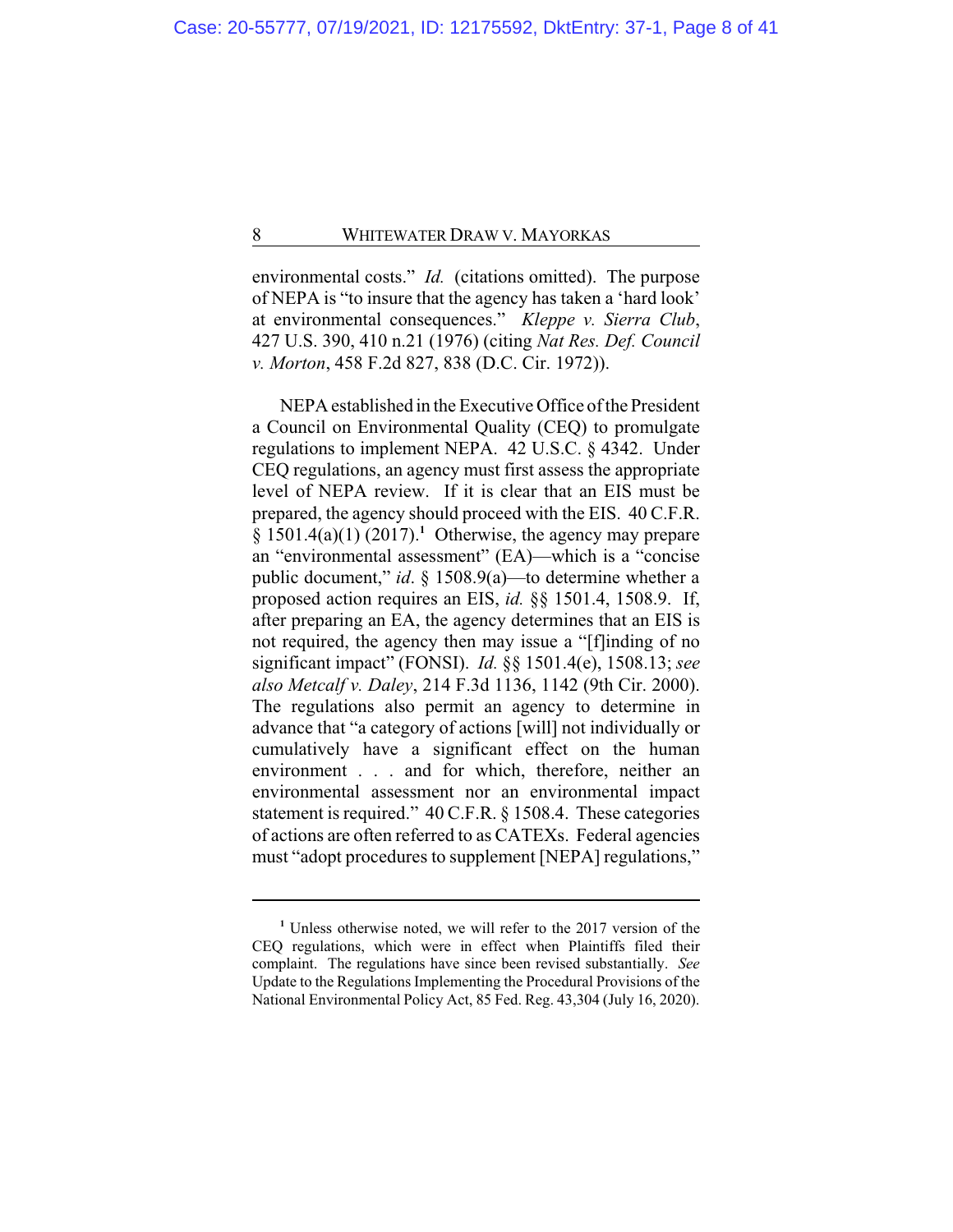*id.* § 1507.3(a), and "integrate the NEPA process with other planning at the earliest possible time," *Andrus v. Sierra Club*, 442 U.S. 347, 351 (1979) (citation omitted).

### B. *Proceedings*

Plaintiffs identify themselves as environmentalists, environmental groups, natural resource conservation groups, and cattle ranchers from Arizona, New Mexico, Colorado, and California.**<sup>2</sup>** The gravamen of Plaintiffs' complaint is that "[t]he primary factor driving U.S. population growth is international migration"—the entry of "approximately 35 million foreign nationals"—and that such growth has caused "enormous impacts" to the human environment, such as urban sprawl, loss of biodiversity, and increasing  $CO<sub>2</sub>$ emissions. Plaintiffs complain that, despite the impact of immigration on the human environment, "DHS has failed to initiate *any* NEPA review" for "its programs regulating the entry and settlement of foreign nationals [in the United States]"; instead, DHS has "simply ignore[d] the impacts that foreign nationals themselves have on the human environment."

The First Amended Complaint (FAC) contains five counts. Count I challenges DHS's 2015 Instruction Manual (the Manual),which implements NEPA and CEQ regulations. The FAC alleges that the Manual failed to require DHS to comply with NEPA and is "arbitrary, capricious, an abuse of discretion, or otherwise not in accordance with law," in violation of the Administrative Procedure Act (APA),

**<sup>2</sup>** The First Amended Complaint also included "Floridians for Population Stabilization" as an organizational Plaintiff. Plaintiffs have advised us that this organization is now defunct and not part of this appeal.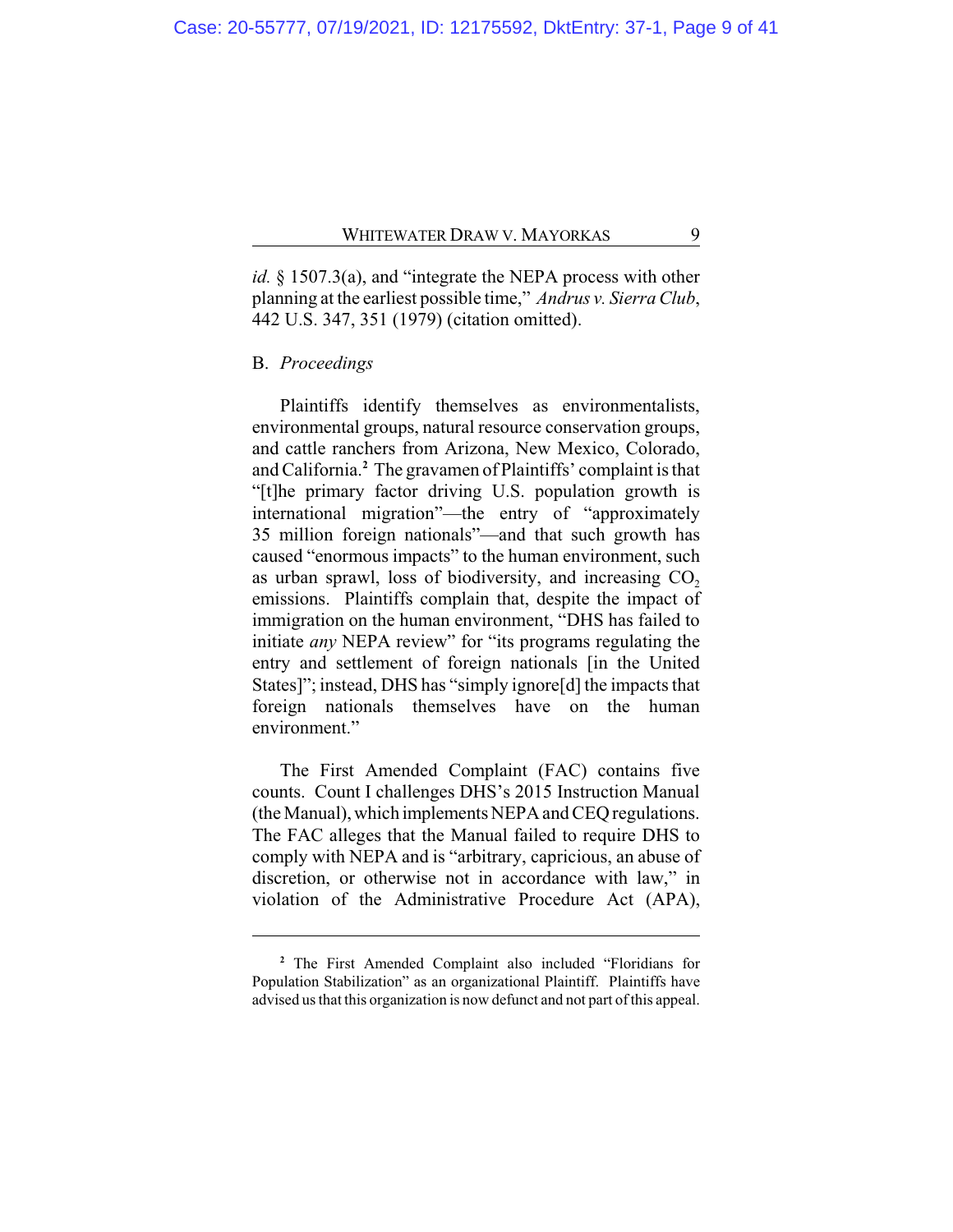5 U.S.C. § 706(2)(A). Count II asserts that DHS implements eight "programs" for which it failed to comply with NEPA: (1) employment-based immigration; (2) family-based immigration; (3) long-term nonimmigrant visas; (4) parole; (5) Temporary Protected Status (TPS); (6) refugees; (7) asylum; and (8) Deferred Action for Childhood Arrivals (DACA). In Count III, Plaintiffs allege that DHS's Categorical Exclusion A3 (CATEX A3) is arbitrary and capricious, in violation of the APA. CATEX A3 applies to the "[p]romulgation of rules, issuance of rulings or interpretations, and the development and publication of policies, orders, directives, notices, procedures, manuals, advisory circulars, and other guidance documents" that are "strictly administrative or procedural"; "implement, without substantive change, statutory or regulatory requirements . . . procedures, manuals, and other guidance documents"; or "interpret or amend an existing regulation without changing its environmental effect." CATEX A3 is published in the appendix of the Manual.

In Count IV, Plaintiffs challenge DHS's application of CATEX A3 to four DHS actions as contrary to NEPA and arbitrary and capricious under the APA:

1. Adjustments to Limitations on Designated School Official Assignment and Study by F-2 and M-2 Nonimmigrants (DSO Rule), 80 Fed. Reg. 23680 (Apr. 29, 2015), which amended DHS's Student and Exchange Visitor Program by allowing for (1) more designated school officials to oversee the program; and (2) spouses and children of visiting students to take classes on a parttime basis. *Id.* at 23,681–82.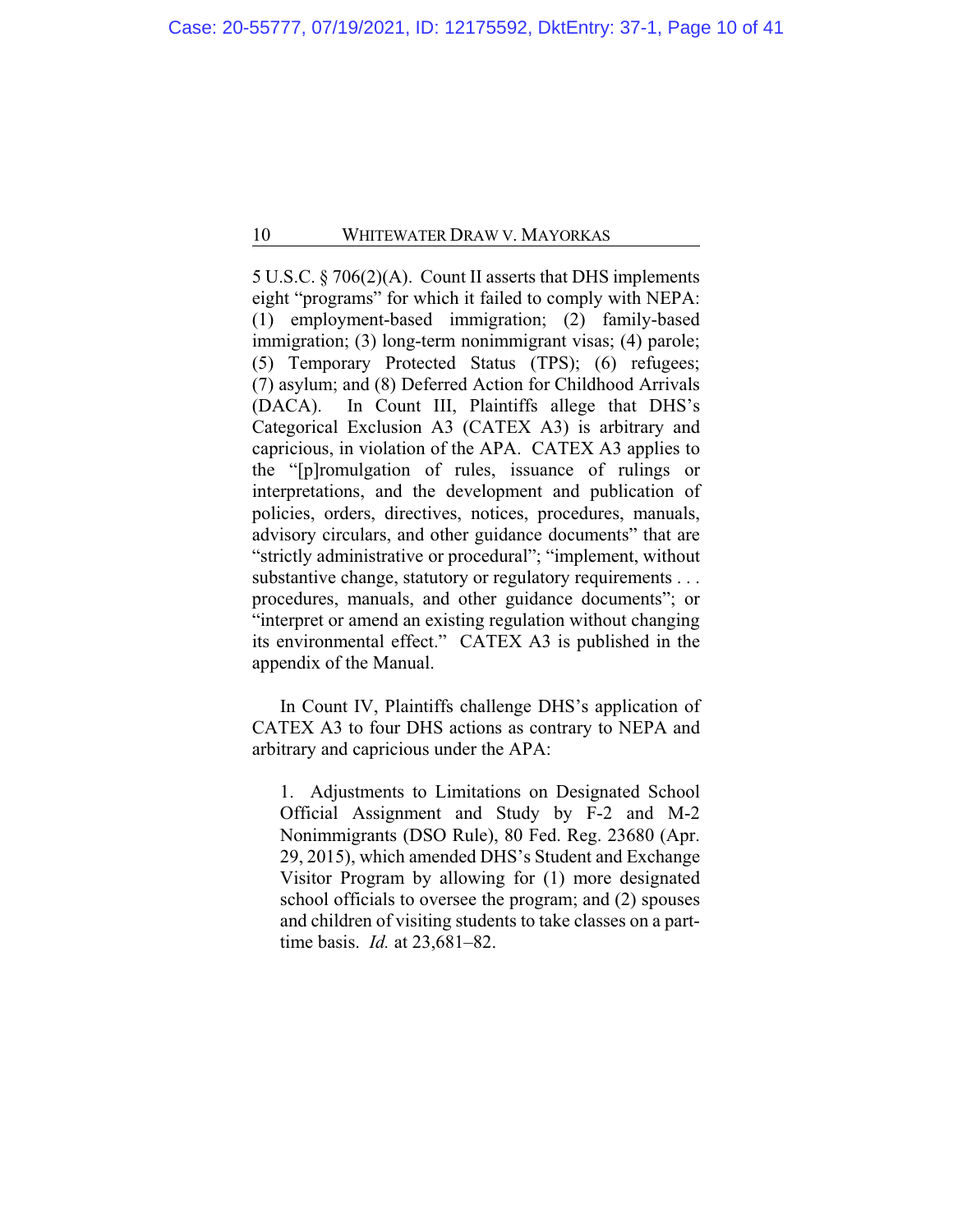2. Improving and Expanding Training Opportunities for F-1 Nonimmigrant Students with STEM Degrees and Cap-Gap Relief for All Eligible F-1 Students (STEM Rule), 81 Fed. Reg. 13,040 (Mar. 11, 2016), which allows nonimmigrant students with degrees in STEM fields from U.S. universities to apply for a 24-month visa extension (replacing the previously available 17-month extension). *Id.* at 13,041. It also strengthens DHS's oversight of the program. *Id.* at 13,041–42.

3. Retention of EB-1, EB-2, and EB-3 Immigrant Workers and Program Improvements Affecting High-Skilled Nonimmigrant Workers (AC21 Rule), 81 Fed. Reg. 82,398 (Nov. 18, 2016), which aims to improve "the ability of U.S. employers to hire and retain high-skilled workers" with employment-based visas, and to increase the ability of visa-holding workers to change positions or employers. *Id.* at 82,398.

4. International Entrepreneur Rule, 82 Fed. Reg. 5,238 (Jan. 17, 2017), which establishes criteria for DHS to use its discretionary parole authority to grant temporary parole to "entrepreneurs of start-up entities" with significant potential for rapid growth and job creation. *Id.* at 5,238.

Finally, in Count V, Plaintiffs challenge EAs and FONSIs issued by DHS in August 2014. On June 2, 2014, President Barack Obama issued a memorandum entitled "Response to the Influx of Unaccompanied Alien Children Across the Southwest Border," in which he directed the Secretary to address a dramatic increase in children and families crossing our border with Mexico. DHS responded with a proposal to expand infrastructure for temporary detention space,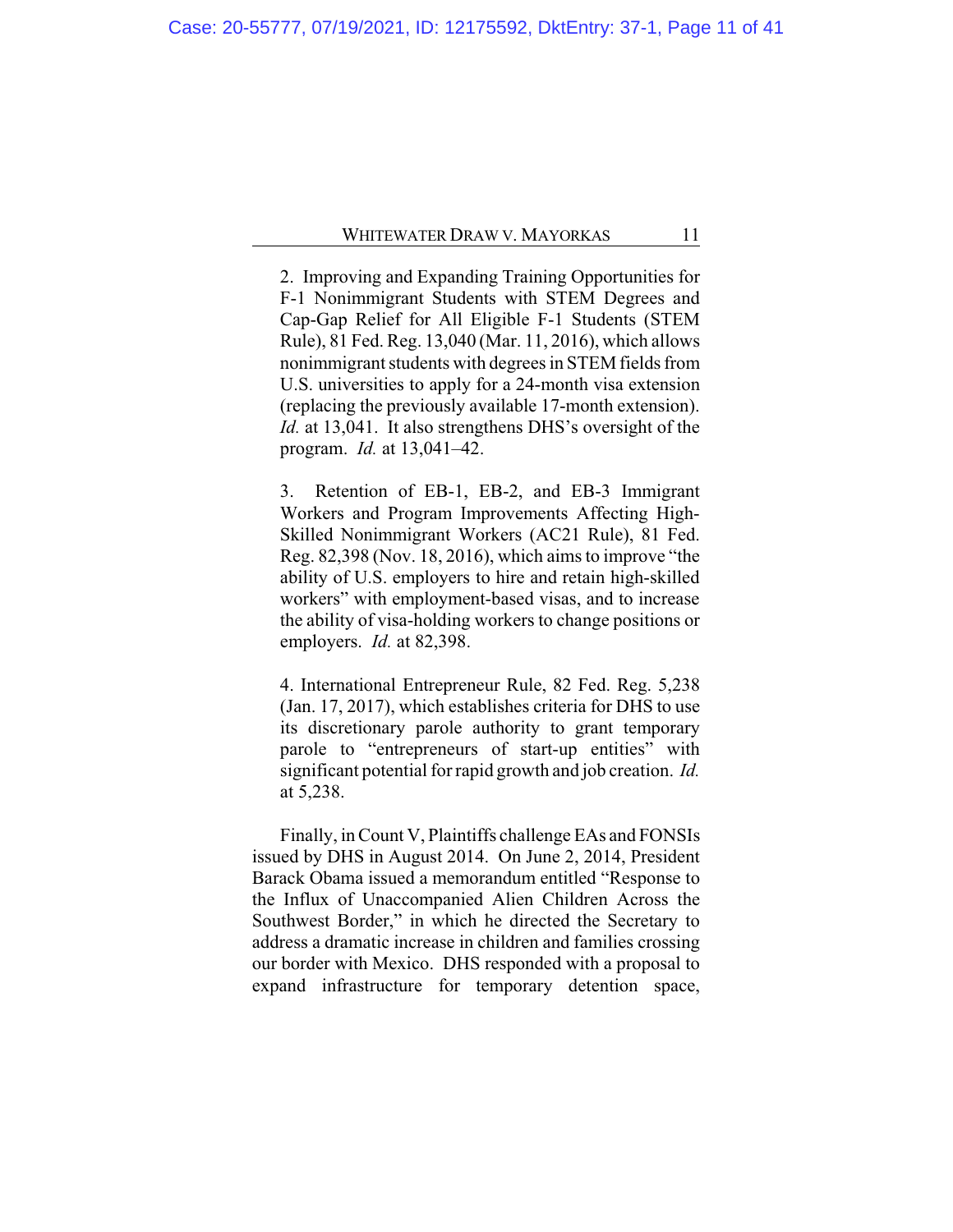transportation, and medical care for the children and families crossing the southwest border. DHS prepared a programmatic EA under NEPA and ultimately issued a FONSI for the infrastructure proposal. DHS subsequently prepared a supplemental EA and issued a FONSI for a project to construct additional housing in Dilley, Texas. Plaintiffs allege that DHS failed to take a "hard look" at the environmental impacts of this action, in violation of NEPA, CEQ regulations, and the APA.

After Plaintiffs filed their FAC, the Secretary moved to dismiss Counts I and II. The district court granted the motion in full under Rule 12(b)(6) of the Federal Rules of Civil Procedure, finding neither count reviewable under the APA. The parties subsequently filed cross-motions for summary judgment on Counts III–V, and the district court granted summary judgment in favor of DHS on the grounds that Plaintiffs lacked Article III standing to bring this action. Plaintiffs timely appealed.

#### II. SCOPE AND STANDARD OF REVIEW

The scope of our review is determined by the judicial review provisions of the APA, 5 U.S.C. §§ 701–706. Under the APA, "[t]he form of proceeding for judicial review is the special statutory review proceeding relevant to the subject matter." 5 U.S.C. § 703. Where "no special statutory review proceeding is applicable, the action for judicial review may be brought against the United States, the agency by its official title, or the appropriate officer." *Id.* NEPA does not contain a "special statutory review" provision, so Plaintiffs properly filed their suit against the Secretary and DHS under the general review provisions of the APA. *See* 5 U.S.C. § 704 ("Agency action made reviewable by statute and final agency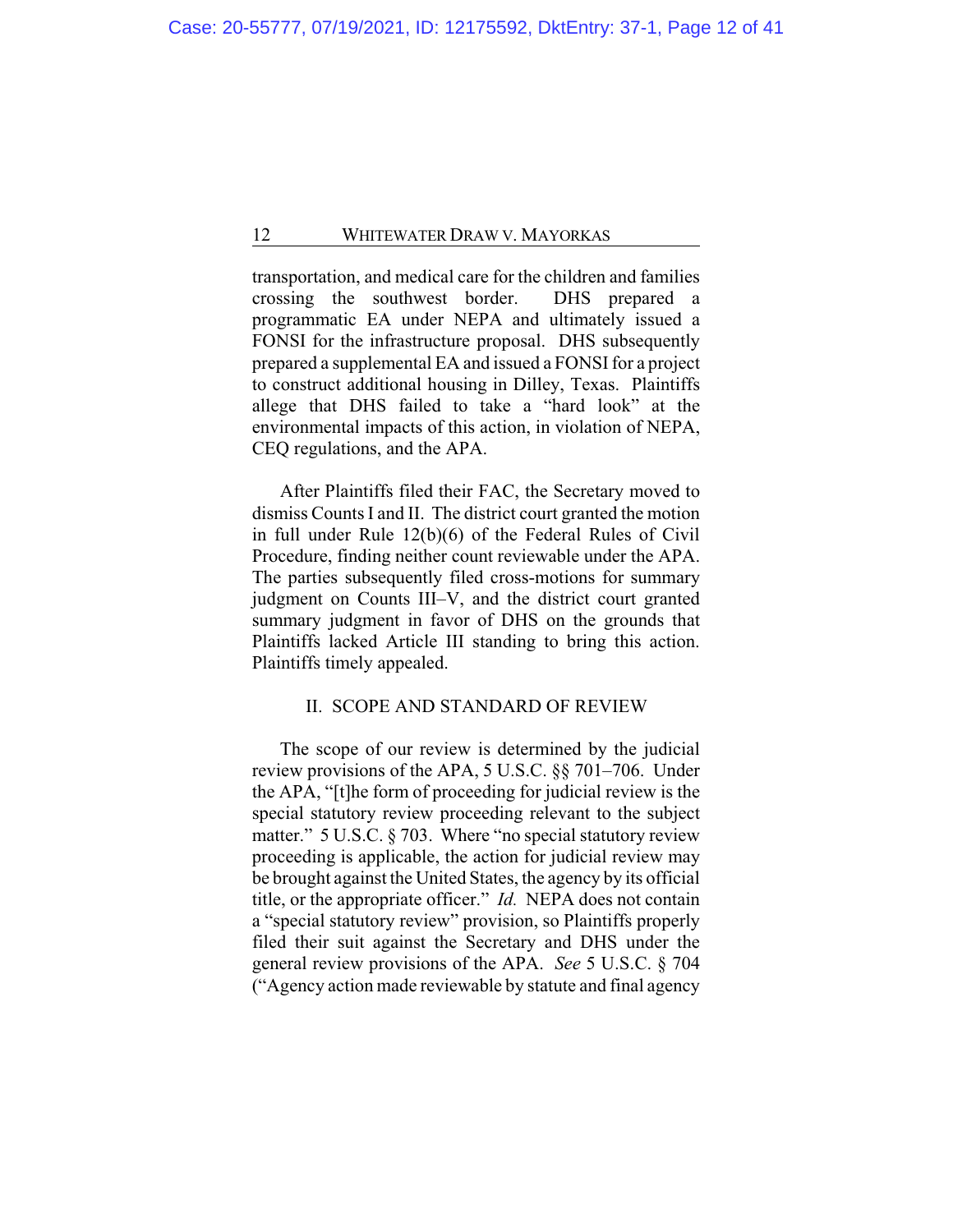action for which there is no other adequate remedy in a court are subject to judicial review."); *Lujan v. Nat'l Wildlife Fed'n*, 497 U.S. 871, 882–83 (1990); *Ashley Creek Phosphate Co. v. Norton*, 420 F.3d 934, 939 (9th Cir. 2005). In order to seek judicial review under the APA, the plaintiff or petitioner must have suffered a "legal wrong" or been "adversely affected or aggrieved" by a "final agency action." 5 U.S.C. §§ 702, 704. Under § 706 of the APA, as a reviewing court, we will "hold unlawful and set aside agency action, findings, and conclusions" when they are found to be, among other criteria, "arbitrary, capricious, an abuse of discretion, or otherwise not in accordance with law." 5 U.S.C. § 706(2)(A).

The standard of review is our ordinary rule regarding review of determinations by a district court at the motion to dismiss and summary judgment stages. We review dismissals under Rules 12(b)(1) and 12(b)(6) de novo.**<sup>3</sup>** *Rhoades v. Avon Prods., Inc.*, 504 F.3d 1151, 1156 (9th Cir. 2007). Likewise, we review a district court's grant of summary judgment and its determination on the issue of standing de novo. *San Luis & Delta-Mendota Water Auth. v. United States*, 672 F.3d 676, 699 (9th Cir. 2012); *see Nat'l Wildlife Fed'n*, 497 U.S. at 884–85.

#### III. DISCUSSION

We will address the district court's dismissal of Counts I and II separately, and then address the court's grant of summary judgment on Counts III–V together.

**<sup>3</sup>** The Secretary argues that the district court incorrectly dismissed Count I under Rule 12(b)(6), rather than under Rule 12(b)(1). But as the Secretary acknowledges, this issue is immaterial to this appeal because we review dismissals under both Rule 12(b)(1) and Rule 12(b)(6) de novo.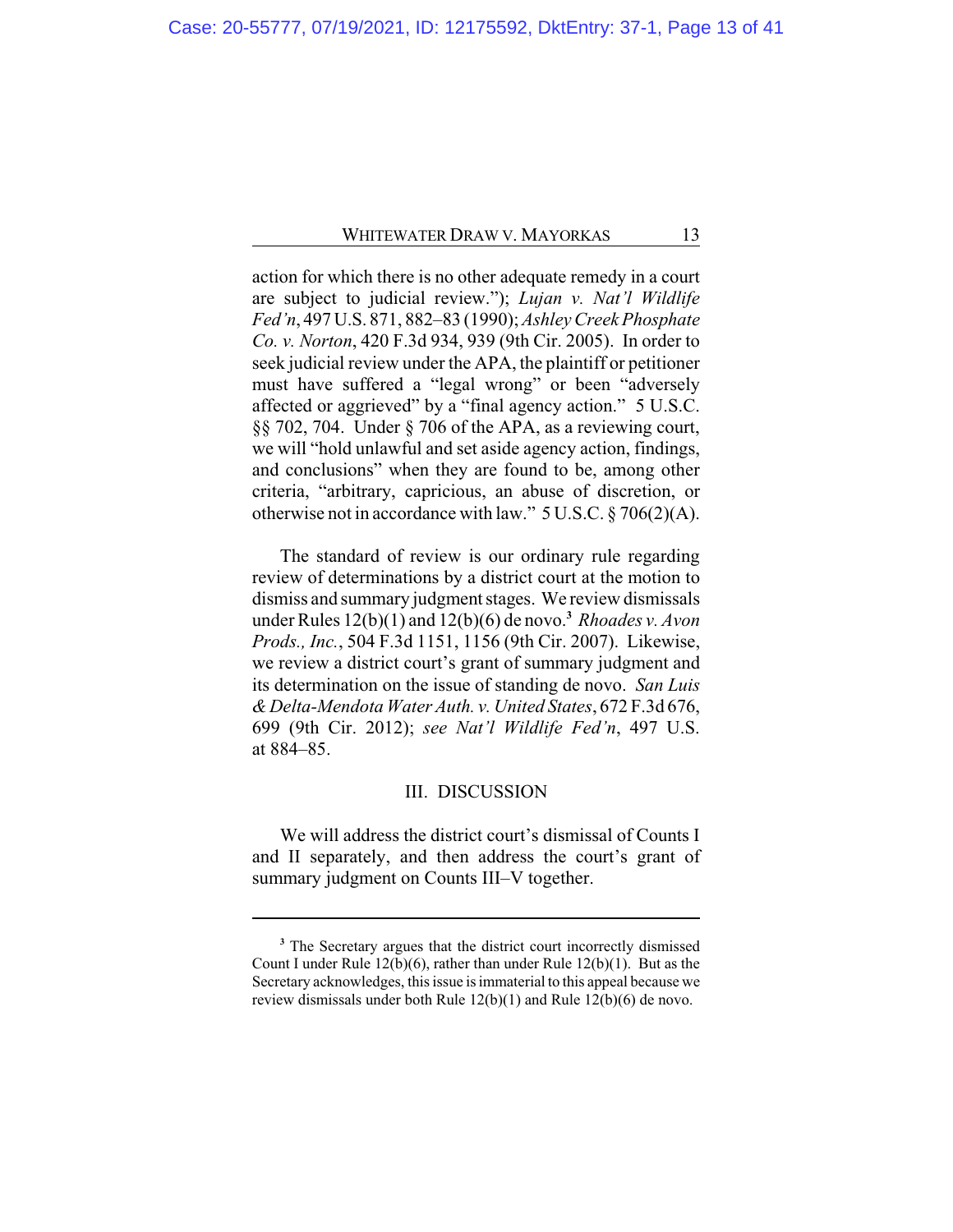## A. *Count I*

Plaintiffs allege in Count I that the Manual is arbitrary and capricious because it fails "to incorporate NEPA compliance" and violates CEQ regulations. The threshold question for the district court was whether the Manual constituted "final agency action" subject to our review under § 704 of the APA. We agree with the district court that it does not.

In *Bennett v. Spear*, 520 U.S. 154 (1997), the Supreme Court established a two-part test for determining whether an agency action is final. The action must: (1) "mark the consummation of the agency's decisionmaking process [and] must not be of a merely tentative or interlocutory nature"; and (2) "be one by which rights or obligations have been determined, or from which legal consequences will flow." *See id.* at 177–78 (citations and internal quotation marks omitted). "In determining whether an agency's action is final, we look to whether the action amounts to a definitive statement of the agency's position or has a direct and immediate effect on the day-to-day operations of the subject party, or if immediate compliance with the terms is expected." *Or. Nat. Desert Ass'n v. U.S. Forest Serv*., 465 F.3d 977, 982 (9th Cir. 2006) (cleaned up). Our focus is "on the practical and legal effects of the agency action," with the understanding that the "finality element must be interpreted in a pragmatic and flexible manner." *Id.* (citations omitted).

1. Consummation

In holding that the Manual does not meet *Bennett*'s first prong, the district court relied on our decision in *Oregon*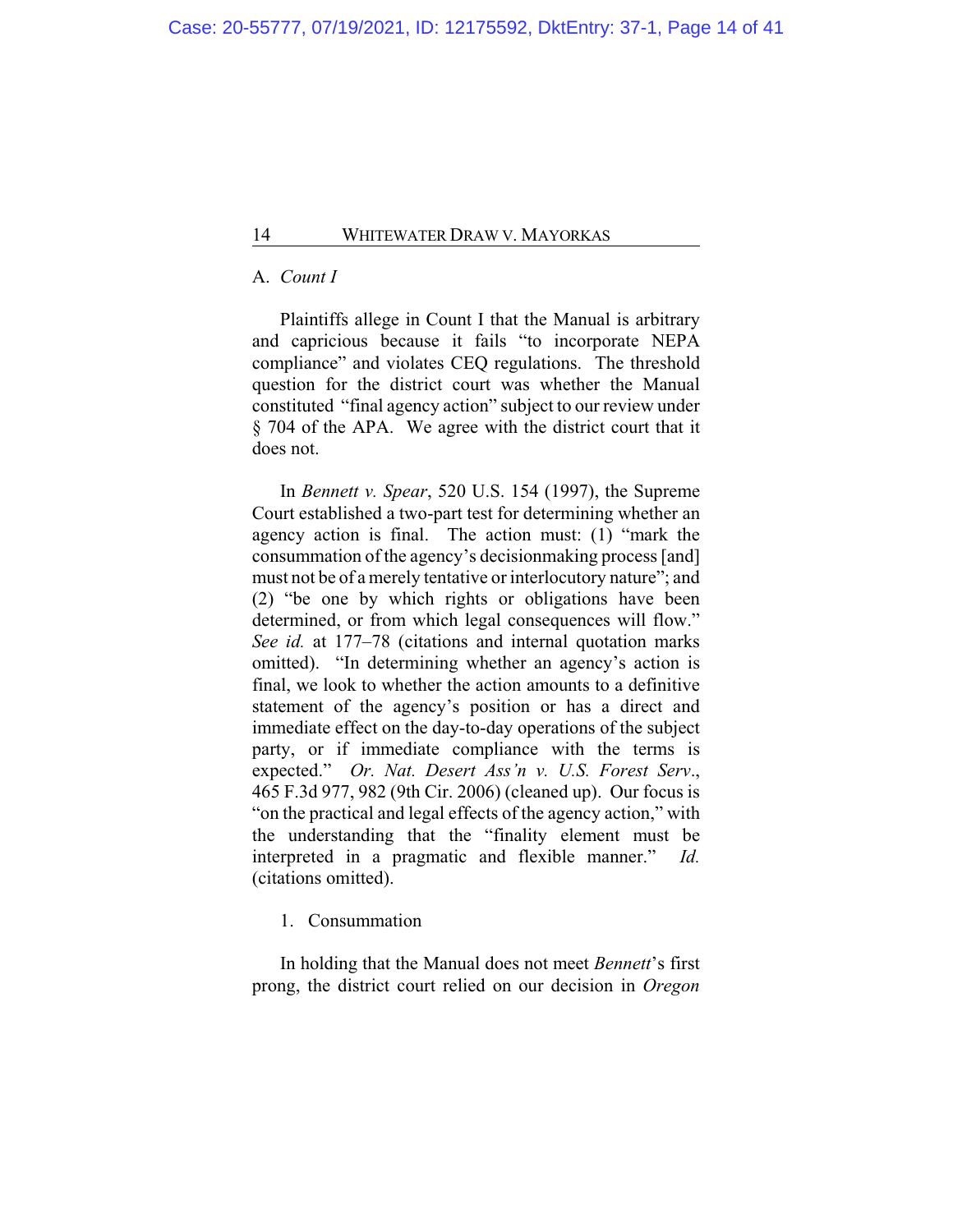*Natural Desert Ass'n v. United States Forest Service*, 465 F.3d 977 (9th Cir. 2006). In that case, we considered whether the Forest Service's issuance of annual operating instructions (AOIs) to permittees who graze livestock on national forest land constituted final agency action. *Id.* at 983. The Forest Service manages livestock grazing in national forests via land management directives known as Allotment Management Plans (AMPs), and it generally issues grazing permits for ten-year periods. *Id.* at 980. The Forest Service also issues AOIs to permit holders annually. *Id.* The AOIs convey the "more long-termdirectives [contained in the AMP and permits] into instructions to the permitee for annual operations." *Id.* Indeed, "the AOI is the only substantive document in the annual application process, [and] it functions to do more than make minor adjustments in the grazing permit . . . ; pragmatically, it functions to start the grazing season." *Id.* at 985. Because the AOI "is the only instrument that instructs the permit holder how [AMPs, grazing permits, and forest plans] will affect his grazing operations during the upcoming season," we reasoned that an AOI "is the Forest Service's 'last word' before the permit holders begin grazing their livestock." *Id.* We concluded that AOIs were final agency actions subject to judicial review under the APA. *Id.* at 990.

The district court here determined that, unlike an AOI, the Manual "does not make any decision." Rather, "[i]t establishes the procedures for ensuring DHS's compliance with NEPA." We agree with the district court. Although in *Oregon Natural Desert Ass'n*, an AOI represented the culmination of the Forest Service's decisionmaking process each grazing season, the Manual facilitates the *beginning* of the NEPA review process for proposed DHS actions. And although an agency's decision not to prepare an EIS is subject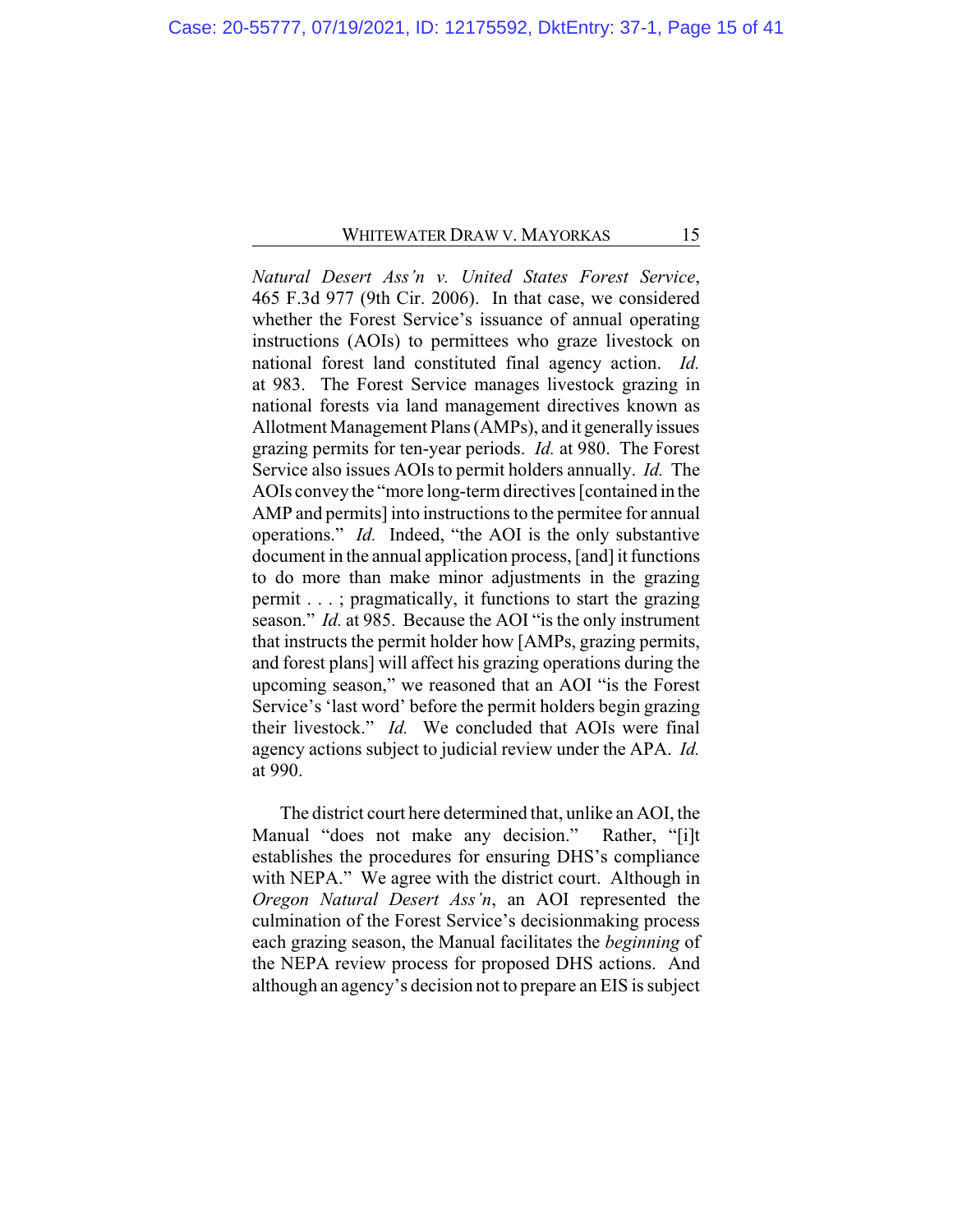to judicial review, *see San Luis & Delta Mendota Water Auth. v. Jewell*, 747 F.3d 581, 640–55 (9th Cir. 2014), the Manual is not itself a decision that any particular DHS action requires or does not require an EIS. Any guidance that could be attributed to the Manual would be subsumed in any final rule issued by DHS on a particular matter. *See* 5 U.S.C. § 704 ("A preliminary, procedural, or intermediate agency action or ruling . . . is subject to review on the review of the final agency action.").

Pointing to *Safer Chemicals, Healthy Families v. EPA*, 943 F.3d 397, 405 (9th Cir. 2019), Plaintiffs respond that "a rule that lays out mandatory criteria for how an agency will conduct its subsequent project-specific assessments is also a final action subject to APA review." But Plaintiffs' reliance on that case is misplaced. In *Safer Chemicals*, EPA adopted a "Risk Evaluation Rule" under the Toxic Substances Control Act (TSCA), 15 U.S.C. §§ 2601–2697. *Id.* at 405. The TSCA has a special judicial review provision, 15 U.S.C. § 2618, authorizing petitions for review of a rule promulgated under the Act. *Id.* § 2618(a)(1)(A). We held, nevertheless, that the preamble to the rule was "not reviewable as final agency action" because it reserved discretion to EPA and thus was "not the sort of language that indicates an agency has intended to bind itself." *Safer Chemicals*, 943 F.3d at 418. By contrast, another section of the rule that was actually "part of the rule itself" was not "too speculative to evaluate" because it asserted EPA's discretion to exclude certain matters and because the petitioners claimed that the "TSCA forecloses the Agency from asserting such discretion." *Id*.

The Manual, like the preamble to the rule at issue in *Safer Chemicals*, is not a final agency decision subject to review under the APA. The Manual describes how DHS will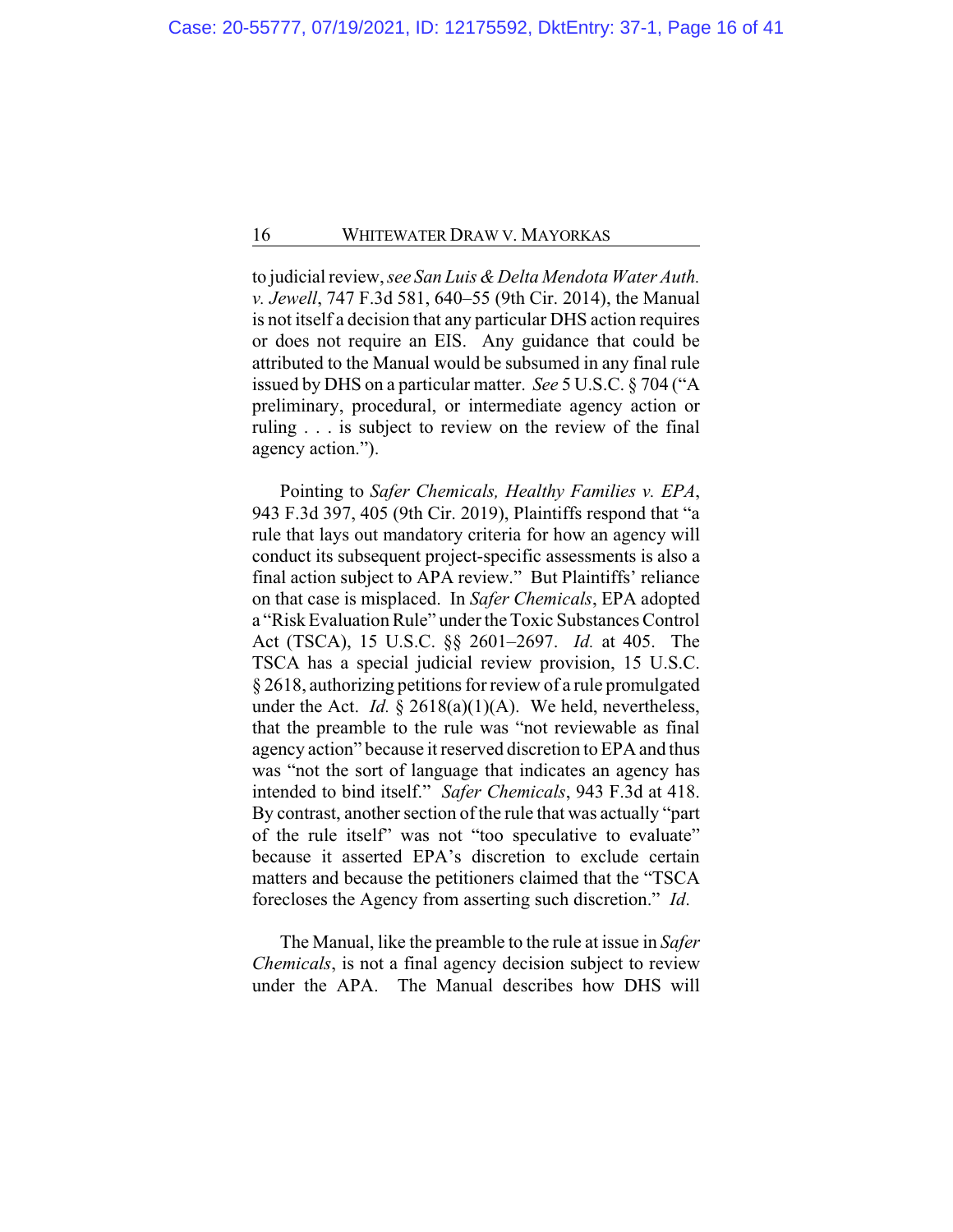implement NEPA, but it does not prescribe any action in any particular matter. The Manual states that "NEPA applies to the majority of DHS actions." It acknowledges that there may be "[e]xamples of situations in which NEPA is not triggered," but that such examples are "very few." In accordance with CEQ regulations, the Manual provides for categorical exclusions (CATEXs) from NEPA to "enable DHS to avoid unnecessary efforts, paperwork, and delays and concentrate on those proposed actions having real potential for environmental impact," but it does not prescribe any decisions regarding NEPA review of proposed actions—including whether a CATEX applies to a proposed project. *Cf. Fairbanks N. Star Borough v. U.S. Army Corps. of Eng'rs*, 543 F.3d 586, 593 (9th Cir. 2008) (Army Corps of Engineers' jurisdictional determination represented "the agency's 'last word' on whether it view[ed] the property as a wetland subject to regulation under the [Clean Water Act (CWA)]" because "[n]o further agency decisionmaking on that issue c[ould] be expected"). The Manual is careful to advise that DHS "Components**<sup>4</sup>** may otherwise decide to prepare an EA for any action at any time." This is not the stuff of final agency decisionmaking. The Manual contains very general instructions and has not bound DHS to any particular decision. It is a manual for preparing to make NEPA-related decisions, not the "'consummation' of the agency's decisionmaking process." *Bennett*, 520 U.S. at 178.

**<sup>4</sup>** Per the Manual, "Components" refer to "any organization which reports directly to the Office of the Secretary of DHS when approved as such by the Secretary."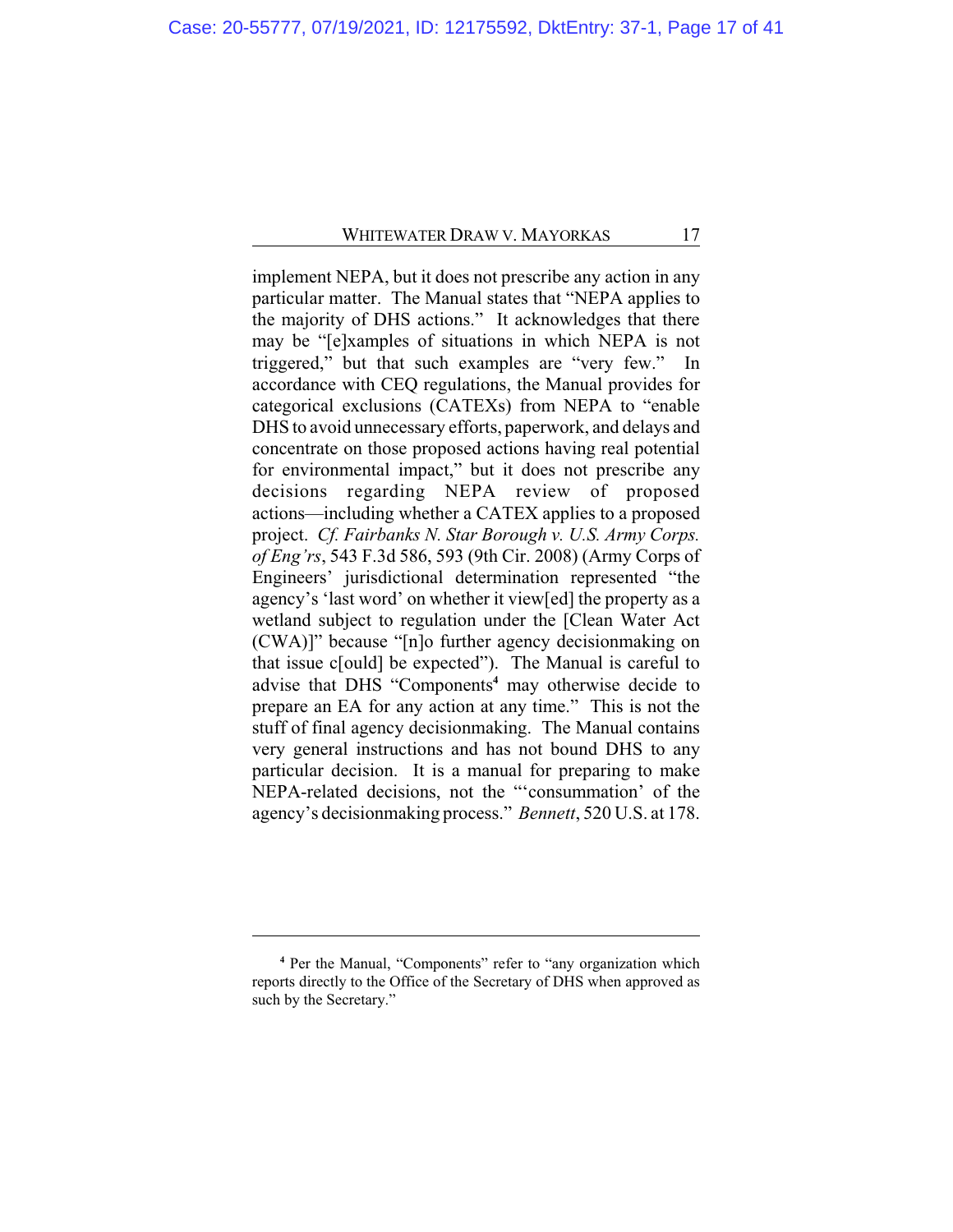## 2. Legal Effect

It is equally clear that Plaintiffs cannot satisfy the second prong of the "final agency action" test. If "consummation" addresses itself to "*final* agency action," *Bennett's* second prong addresses itself to "final agency *action*," which is an act "by which rights or obligations have been determined, or from which legal consequences will flow." *Bennett*, 520 U.S. at 178 (citation and internal quotation marks omitted); *see also* 5 U.S.C. § 551(13) (defining "agency action" as "the whole or part of an agency rule, order, license, sanction, relief, or the equivalent or denial thereof, or failure to act"). Agency actions "impose an obligation, deny a right, or fix *some* legal relationship as a consummation of the administrative process." *Or. Nat. Desert Ass'n*, 465 F.3d at 987 (citation omitted).

Plaintiffs do not claim the Manual imposes any obligation upon them. Rather, Plaintiffs argue that the Manual's mandatory language establishes "a binding set of legal obligations upon DHS." This argument is too thin to satisfy *Bennett*'s second prong. Plaintiffs' focus on the Manual's use of language like "must" and "requirement" ignores that NEPA, not the Manual, is the source of any binding legal obligations to which DHS is subject. *Cf. Fairbanks*, 543 F.3d at 594 ("At bottom, [plaintiff] has an obligation to comply with the CWA . . . . [plaintiff]'s legal obligations arise directly and solely from the CWA."). The Manual does not augment or diminish DHS's NEPA obligations; it simply facilitates DHS's fulfillment of those obligations. Indeed, Plaintiffs point to no provision in the Manual for which DHS's noncompliance might result in a consequence beyond those contained in NEPA.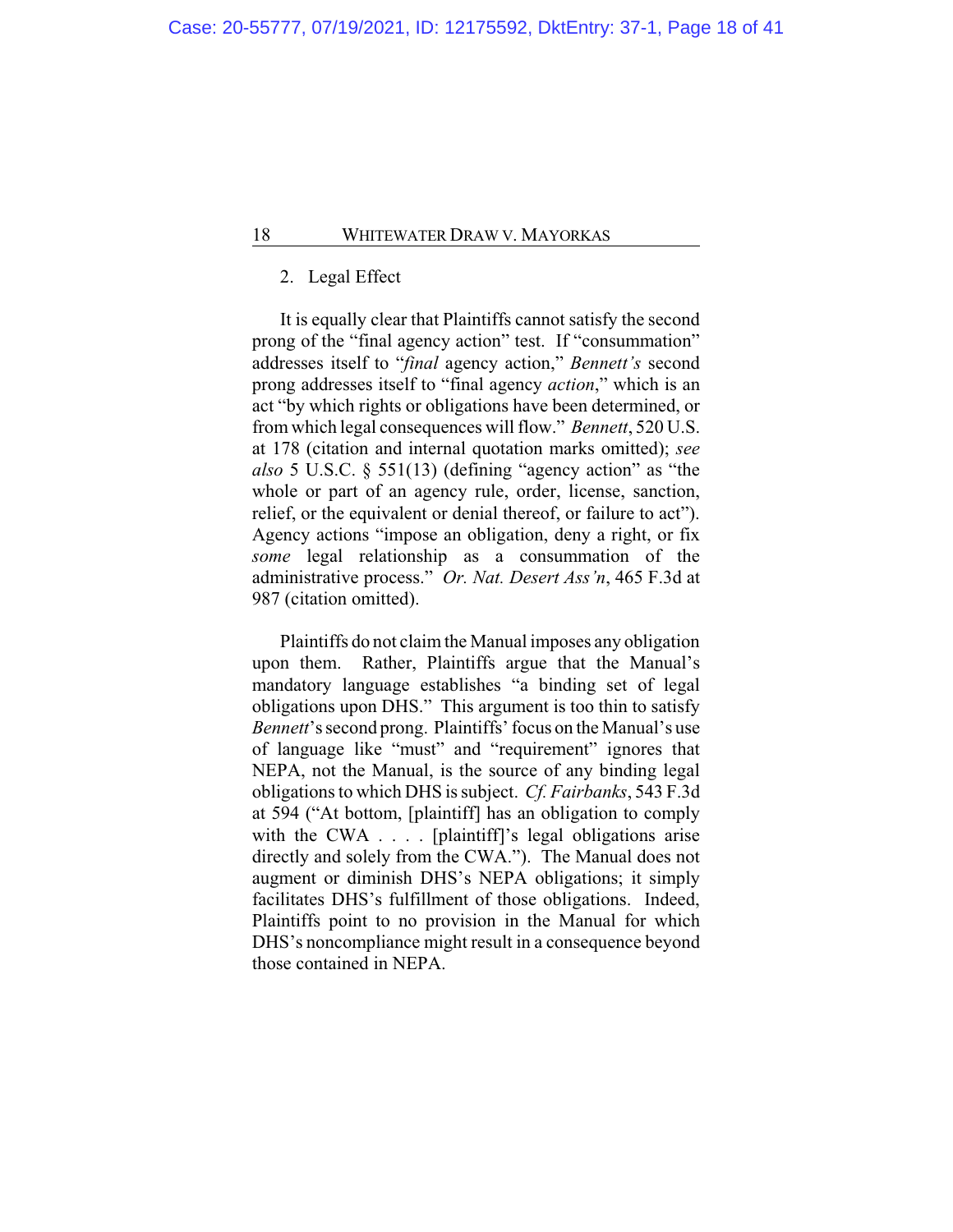Moreover, that the Manual integrates "the NEPA process with review and compliance requirements" found in other federal laws and regulations does not mean the Manual announces *new* substantive rules that alter the legal regime to which DHS is subject. In a proper action against DHS for failure to comply with NEPA, DHS would face liability for noncompliance with NEPA or other federal laws, not for its noncompliance with the Manual. *See Fairbanks*, 543 F.3d at 594; *see also e.g.*, *Home Builders Ass'n of Chicago v. U.S. Army Corps of Eng'rs*, 335 F.3d 607, 616–19 (7th Cir. 2003) (evaluating an interagency coordination agreement (ICA) under *Bennett*'s second prong and finding the ICA did not "add[] new 'conflicting requirements'" where it referenced substantive requirements that are "a pervasive feature of the regulatory landscape, not something that the ICA created"). Because the Manual does not impose new legal requirements or alter the legal regime to which DHS is subject, the district court correctly concluded that the Manual fails *Bennett*'s second prong and properly dismissed Count I.

B. *Count II*

In Count II, Plaintiffs allege that DHS implements eight "programs" in violation of NEPA. The FAC identifies the following "programs":

> 1) Employment-based immigration authorized by Immigration and Nationality Act (INA)  $§$  203(b);

> 2) Family-based immigration, authorized by INA § 203(a) and INA § 201(b);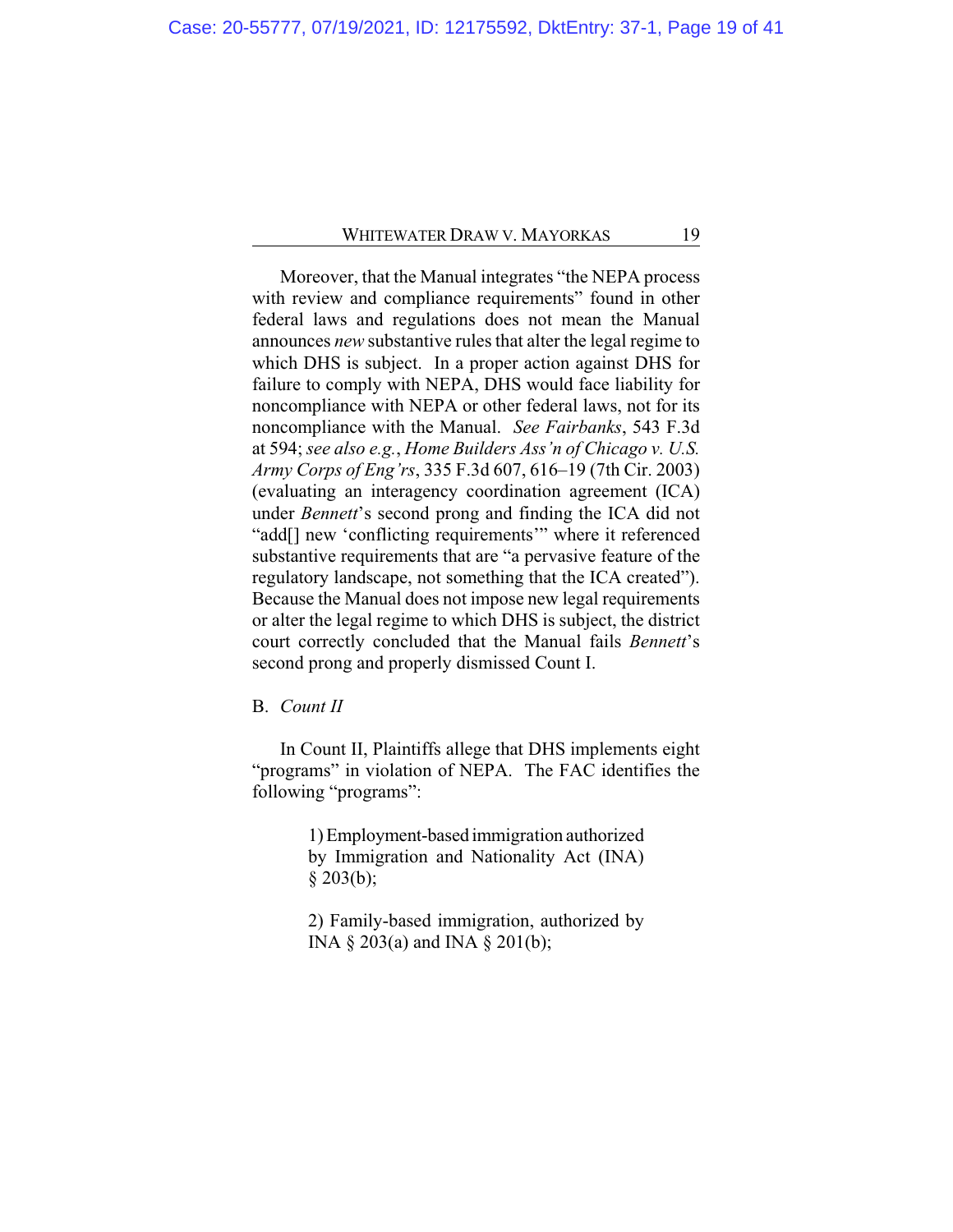3) Long-term nonimmigrant visas, authorized by INA § 214;

4) Parole, authorized by INA  $\S 212(d)(5)(A);$ 

5) Temporary Protective Status, authorized by INA § 244;

6) Refugees, authorized by INA § 207;

7) Asylum, authorized by INA § 208; and

8) Deferred Action for Childhood Arrivals ("DACA"), authorized by executive order.

The FAC does not cite any regulations, rules, orders, public notices, or policy statements that authorize or enforce these "programs"; they are identified only generically and, with the exception of DACA, not by name.**<sup>5</sup>** To be sure, in Appendix C to an affidavit attached to the FAC as Exhibit 3, the affiant listed 81 DHS regulations and five policy memoranda that implement these programs. Many of the regulations—certainly those dating from the 1980s and 1990s—are well outside the six-year statute of limitations for actions under the APA. *See* 28 U.S.C. § 2401(a); *Cal. Sea Urchin Comm'n v*. *Bean*, 828 F.3d 1046, 1049 (9th Cir. 2016). In their briefing, Plaintiffs concede that the

<sup>&</sup>lt;sup>5</sup> In its briefing on appeal, DHS separates the first seven "programs" from the 2012 DACA Memorandum. DHS does not challenge Plaintiffs' claim that DACA is a discrete agency action; DHS instead asserts that Plaintiffs lack standing to challenge DACA. Accordingly, we will focus only on the first seven programs in this section and discuss DACA in the next section.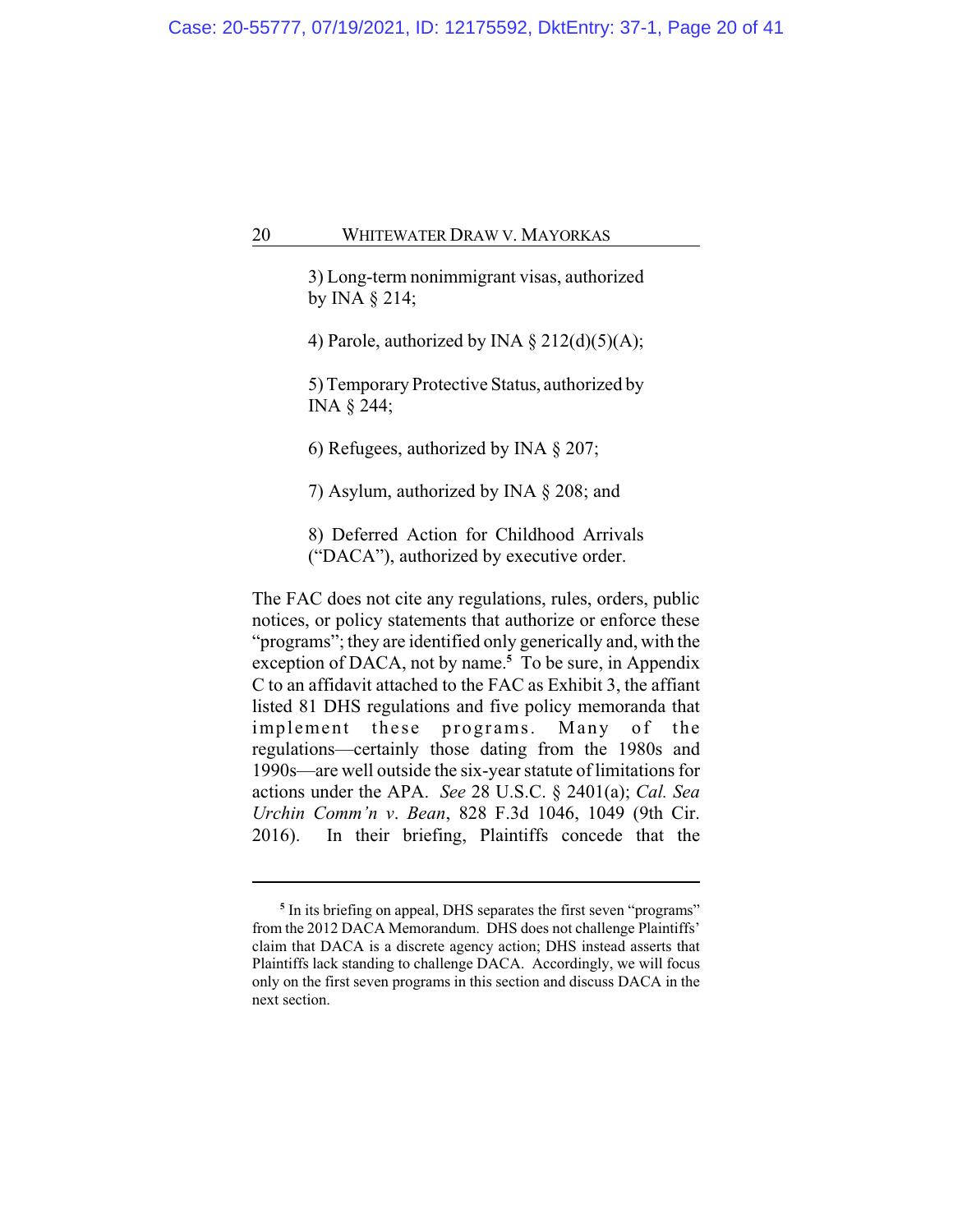regulations cited are outside the statute of limitations, but aver that the "litany" they presented was merely illustrative of their claim that "DHS had *never* undertaken the environmental assessments required by NEPA." The district court determined that none of these "programs" are reviewable because they are not discrete agency actions. We agree.

It is axiomatic that Plaintiffs must identify an "agency action" to obtain review under the APA. *Norton v. S. Utah Wilderness All.*, 542 U.S. 55, 61–62 (2004). An agency action is "circumscribed" and "discrete," such as "a rule, order, license, sanction [or] relief." *Id.* at 62 (citing 5 U.S.C. § 551(13)). A plaintiff or petitioner "must direct its attack against some *particular* 'agency action' that causes it harm." *Nat'l Wildlife Fed'n*, 497 U.S. at 891 (emphasis added). This limitation on judicial review precludes "broad programmatic attack[s]," whether couched as a challenge to an agency's action or "failure to act." *See S. Utah Wilderness All.*, 542 U.S. at 64–65.**<sup>6</sup>**

**<sup>6</sup>** Plaintiffs attempt to avoid the requirement of identifying a discrete agency action by arguing that they "simply seek to compel DHS to perform the environmental assessments mandated by NEPA." But in *Southern Utah Wilderness Alliance*, the Court made clear that a plaintiff cannot obtain judicial review by simply recasting his or her challenge "in terms of 'agency action unlawfully withheld' under § 706(1), rather than agency action 'not in accordance with law' under §706(2)." 542 U.S. at 64–65 (observing that the plaintiffs in *National Wildlife* "would have fared no better" had they sought to compel agency action under  $\S$  706(1) because "a claim under  $\S 706(1)$  can proceed only where a plaintiff asserts that an agency failed to take a *discrete* agency action that it is *required to take*.").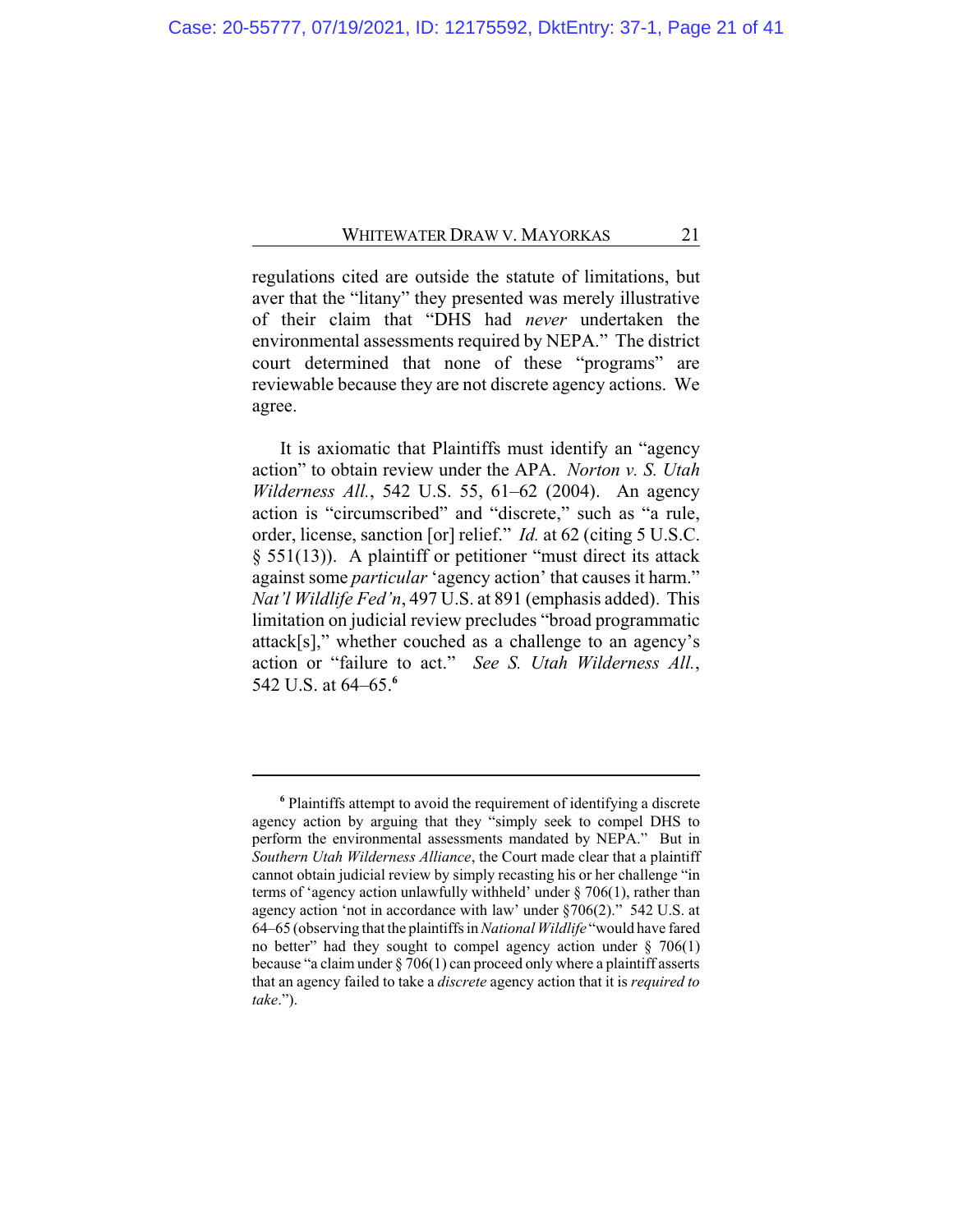The Supreme Court's decision in *National Wildlife* squarely forecloses Plaintiffs' request for judicial review of these seven "programs." In that case, the National Wildlife Federation brought a challenge to what it called the Bureau of Land Management (BLM)'s "land withdrawal review program," including a claim that BLM had violated NEPA. 497 U.S. at 879. That "program" consisted of hundreds, and perhaps thousands, of actions, such as public land status determinations, that BLM undertook pursuant to the directives of the Federal Land Policy and Management Act of 1976 (FLPMA), 43 U.S.C. §§ 1701–1787. *Id.* at 877; *see also id.* at 890 (referring to the district court's finding that the "program" extended to "1250 or so individual classification terminations and withdrawal revocations"). The Court held that the "so-called 'land withdrawal review program'" was "not an 'agency action' within the meaning of § 702" because it did "not refer to a single BLM order or regulation, or even to a completed universe of particular BLM orders and regulations." *Id*. at 890. What the National Wildlife Federation called a "program" was "no more an identifiable 'agency action' . . . than a 'weapons procurement program' of the Department of Defense or a 'drug interdiction program' of the Drug Enforcement Administration." *Id.*

The Court's opinion was couched in terms of APA review, but its concerns sounded in separation of powers as well. The Court did not disparage the National Wildlife Federation's claims that "violation of the law is rampant within this [land use] program." *Id.* at 891. Rather, the Court's focus was that such systemic challenges, seeking "*wholesale* improvement . . . by court decree," were properly matters that should be pursued in the "offices of the Department [of the Interior] or the halls of Congress, where programmatic improvements are normally made." *Id.* As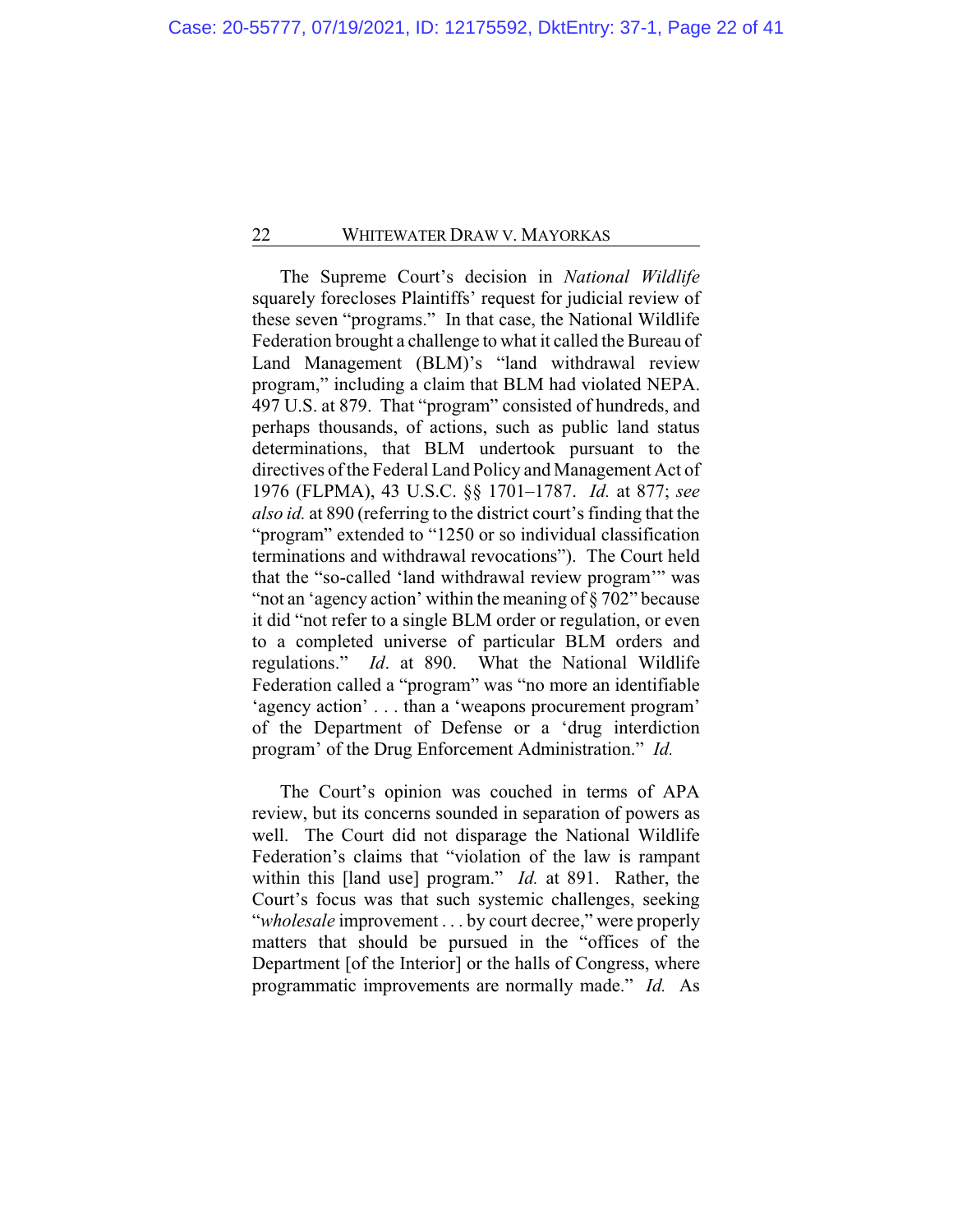relevant here, Article III of the Constitution limits the "judicial Power" of the federal courts to "cases . . . arising under . . . the Laws of the United States . . . [and] to Controversies to which the United States shall be a Party." U.S. Const. art. III, § 2, cl. 1. Consistent with the cases or controversies requirement, the APA does not give federal courts general supervisory authority over executive agencies, but only over cases in which "[a] person [has] suffer[ed] legal wrong because of agency action, or [is] adversely affected or aggrieved by agency action." 5 U.S.C. § 702; *see Valley Forge Christian Coll. v. Ams. United for Separation of Church & State*, 454 U.S. 464, 471 (1982) ("The judicial power of the United States defined by Art. III is not an unconditioned authority to determine the constitutionality of legislative or executive acts."). The Court recognized in *National Wildlife* that this "case-by-case approach . . . is understandably frustrating" to those seeking "across-the board" relief. 497 U.S. at 894. But in the absence of express congressional authorization, and subject to Article III constraints, "more sweeping actions are for the other branches." *Id.*

We cannot see how Plaintiff's challenge to the seven "programs" is in any way distinguishable from the broad programmatic attack at issue in *National Wildlife*. As in *National Wildlife*, the challenged "programs" merely refer to continuing operations of DHS in regulating various types of immigration. *Id.* at 891. That Plaintiffs attach a list of eighty plus actions taken by DHS over the past 40 years to implement these "programs" only weakens their case. Plaintiffs cannot obtain review of *all* of DHS's individual actions pertaining to, say, "employment-based immigration"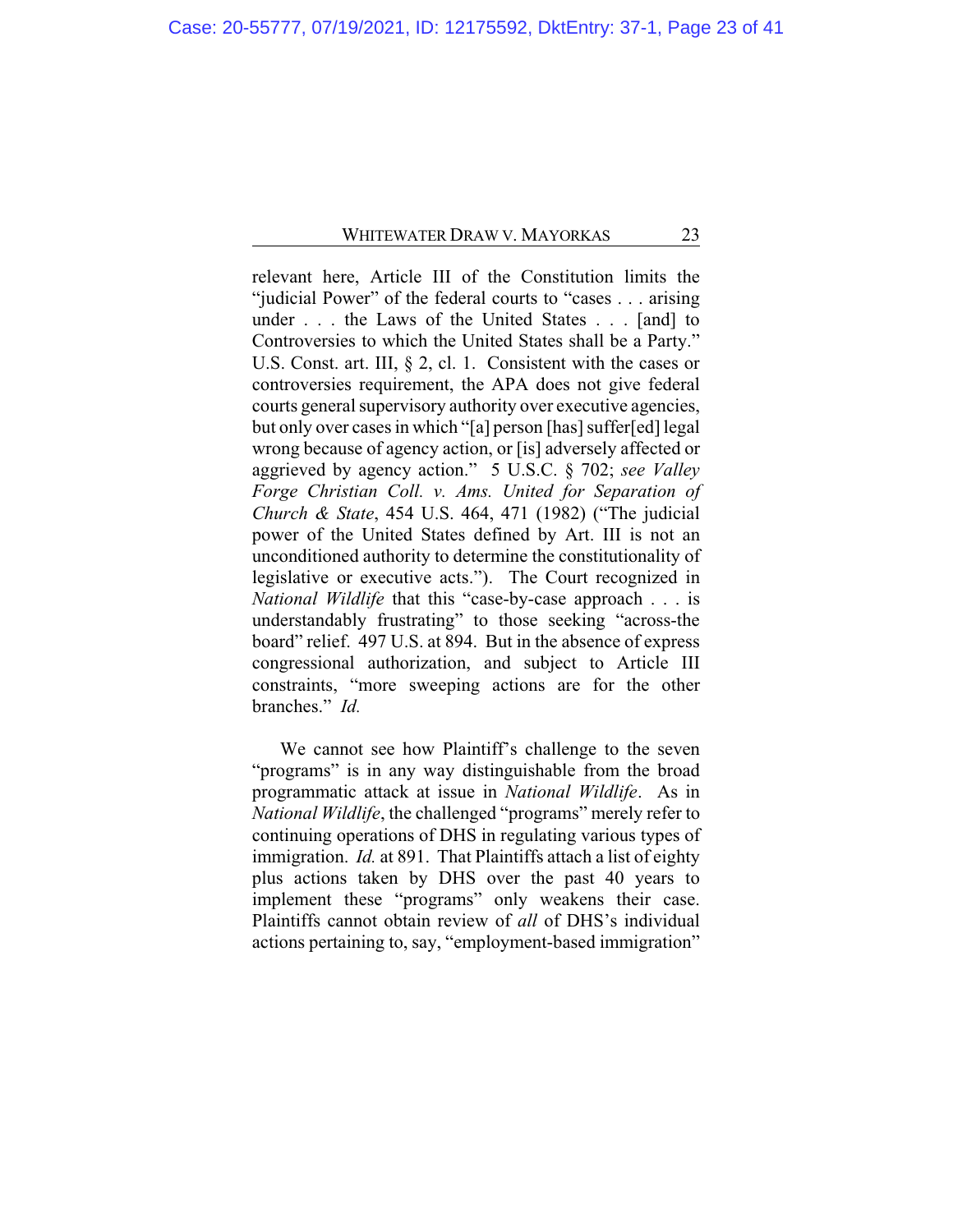in one fell swoop by simply labeling them a "program."**<sup>7</sup>** Plaintiffs either must identify a particular action by DHS that they wish to challenge under the APA, or they must pursue their remedies before the agency or in Congress. They may think that the third branch is more convenient or accessible, but the APA—consistent with Article III—will not permit such forays outside the "traditional, . . . normal node of operation of the courts," which remains limited to "controvers[ies] . . . reduced to more manageable proportions." *Id.* at 891, 894.

## C. *Counts II (DACA) and III–V*

The district court granted summary judgment in favor of DHS on Counts III–V on the grounds that Plaintiffs lack Article III standing. Additionally, as we have discussed, DHS now argues that Plaintiffs also lack standing to challenge the portion of Count II relating to DACA. *See United States v. Viltrakis*, 108 F.3d 1159, 1160 (9th Cir. 1997) ("[T]he jurisdictional issue of standing can be raised at any time . . . ."). Plaintiffs' theory was (and remains) that they have standing because DHS administers immigration laws and programs that result in population growth, and

**<sup>7</sup>** This is not to say that, for example, an "employment-based immigration program" does not exist in the sense that an individual rule or regulation might "apply[] some particular measure across the board" to an alien's ability to enter the country based on his or her employment status. *Nat'l Wildlife Fed'n*, 497 U.S. at 890 n.2. But as the Court explained in *National Wildlife*, challenging such a specific rule or regulation (that is otherwise final) is "quite different from permitting a generic challenge to all aspects of the '. . . program.'" *Id*. Stated otherwise, challenging a *particular*rule with broad application is a far cry from attempting to challenge *all* rules relating to one subject matter in the aggregate. The latter is not sufficient for review under the APA.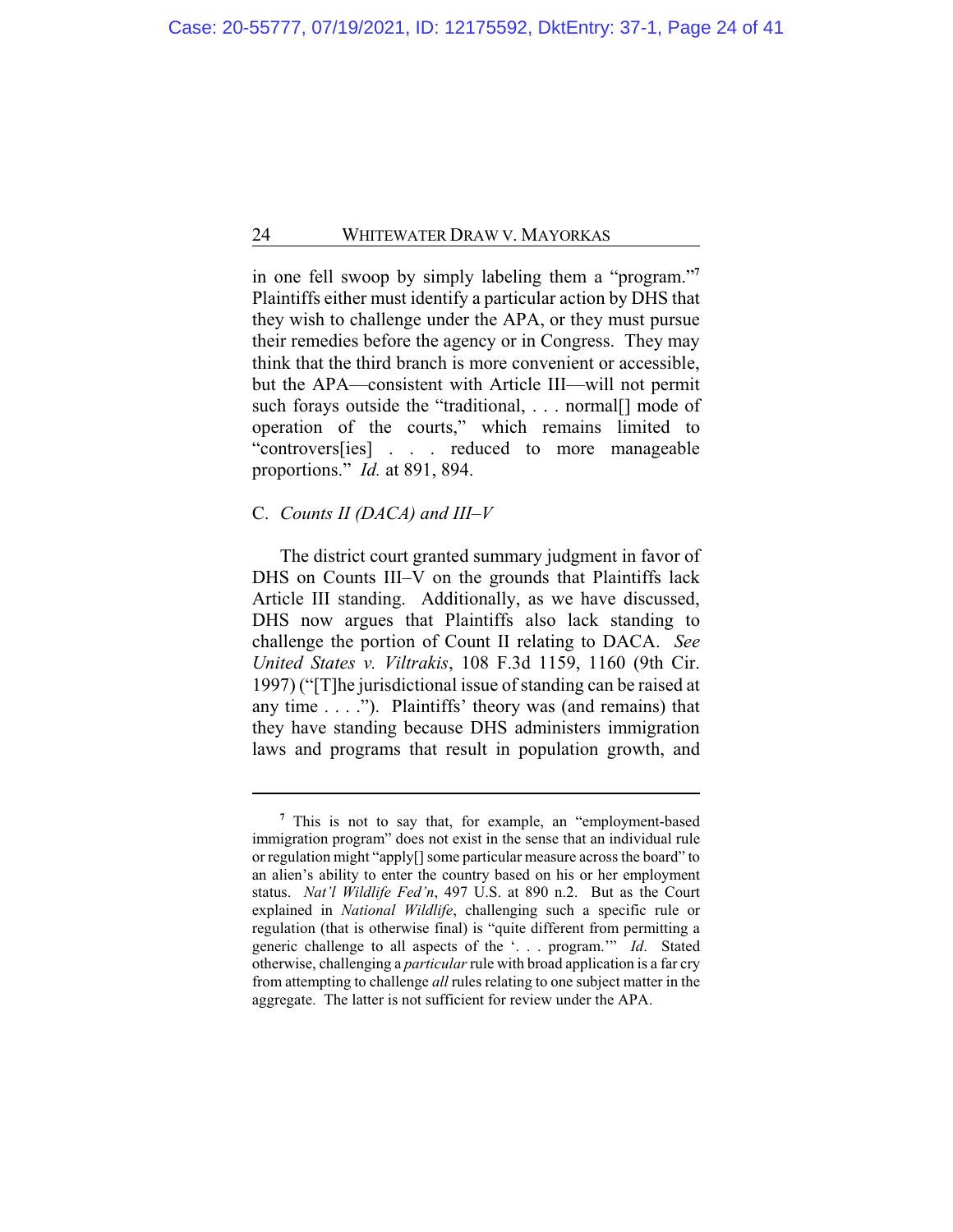population growth, in turn, has a negative impact on the environment in which Plaintiffs claim an interest. Plaintiffs appeal the district court's holding in its entirety.

Article III's standing requirements are well-established. Plaintiffs must show that (1) they "have suffered an injury in fact" that is (a) "concrete and particularized" and (b) "actual or imminent, not conjectural or hypothetical"; (2) the injury is "fairly traceable to the challenged action of the defendant"; and (3) it is "likely, as opposed to merely speculative, that the injury will be redressed by a favorable decision." *Lujan v. Defs. of Wildlife*, 504 U.S. 555, 560–61 (1992) (cleaned up).**<sup>8</sup>** The doctrine of standing has its origins in separation of powers, *see Allen v. Wright*, 468 U.S. 737, 750 (1984)**<sup>9</sup>** , and "confines the federal courts to a properly judicial role," *Spokeo, Inc. v. Robins*, 136 S. Ct. 1540, 1547 (2016).

Because "NEPA itself does not mandate particular results, but simply prescribes the necessary process" by which an agency considers the impact of its proposed action on the environment, *Methow Valley Citizens Council*, 490 U.S. at 350, Plaintiffs can only claim procedural injury. That is, Plaintiffs cannot argue (and they do not) that had DHS complied with NEPA, DHS would have enforced the immigration laws differently. Rather, Plaintiffs allege only that compliance with NEPA was required and preparation of

**<sup>8</sup>** The parties dispute whether one of the organizational Plaintiffs, Californians for Population Stabilization (CAPS), has standing to sue in its own right. In light of our resolution of this case, we do not address this issue.

**<sup>9</sup>** *Abrogated on other grounds by Lexmark Int'l, Inc. v. Static Control Components, Inc*., 572 U.S. 118, 127–28 (2014).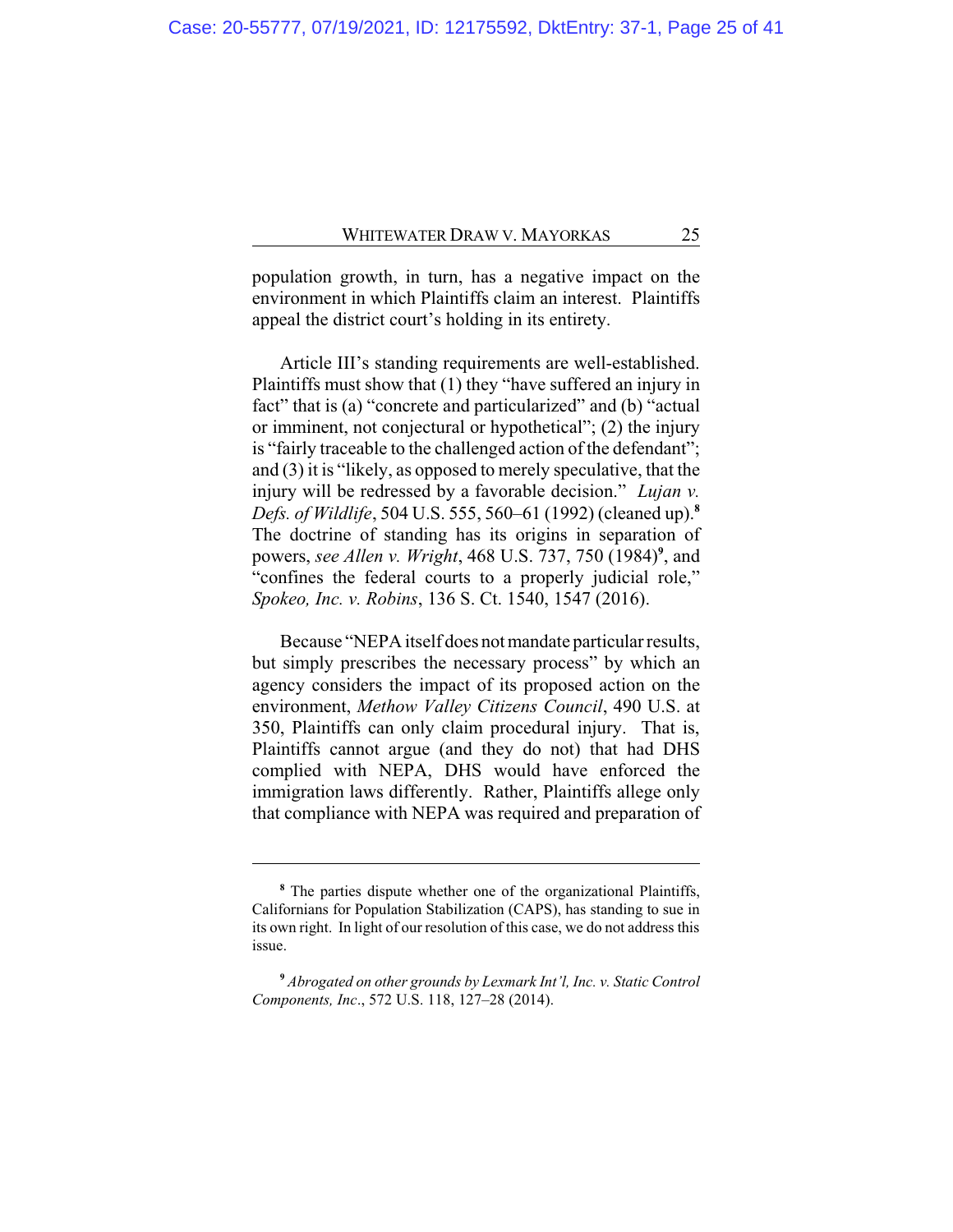an EIS might have affected DHS's decisions. This adds a layer to our analysis. "[P]rocedural injuries frequently suffice for standing in the NEPA context. . . . [But] [a] free-floating assertion of a procedural violation, without a concrete link to the interest protected by the procedural rules, does not constitute an injury in fact." *Ashley Creek*, 420 F.3d at 938.

To satisfy the injury-in-fact element for a procedural claim, Plaintiffs must (1) "show that the procedures in question are designed to protect some threatened concrete interest of [Plaintiffs] that is the ultimate basis of [their] standing"; and (2) "establish the reasonable probability of the challenged action's threat to [their] concrete interest." *Citizens for Better Forestry v. U.S. Dep't of Agric*., 341 F.3d 961, 969 (9th Cir. 2003) (cleaned up). We have "described [the] concrete interest test as requiring a geographic nexus between the individual asserting the claim and the location suffering an environmental impact." *Id.* at 971 (citation and internal quotation marks omitted) (alteration in original). As to the reasonable probability showing, "[e]nvironmental plaintiffs seeking to enforce a procedural requirement . . . can establish standing without meeting all the normal standards for immediacy." *Id.* at 972 (cleaned up).

"Once a plaintiff has established an injury in fact under NEPA the causation and redressability requirements are relaxed." *W. Watersheds Project v. Kraayenbrink*, 632 F.3d 472, 485 (9th Cir. 2011) (citation omitted). This is so because environmental plaintiffs cannot show that compliance with NEPA would have changed the agency's decisions—the agency may decide that "other values outweigh the environmental costs," *Methow Valley Citizens Council*, 490 U.S. at 350—only that the agency had to consider the environmental calculus in its decision. But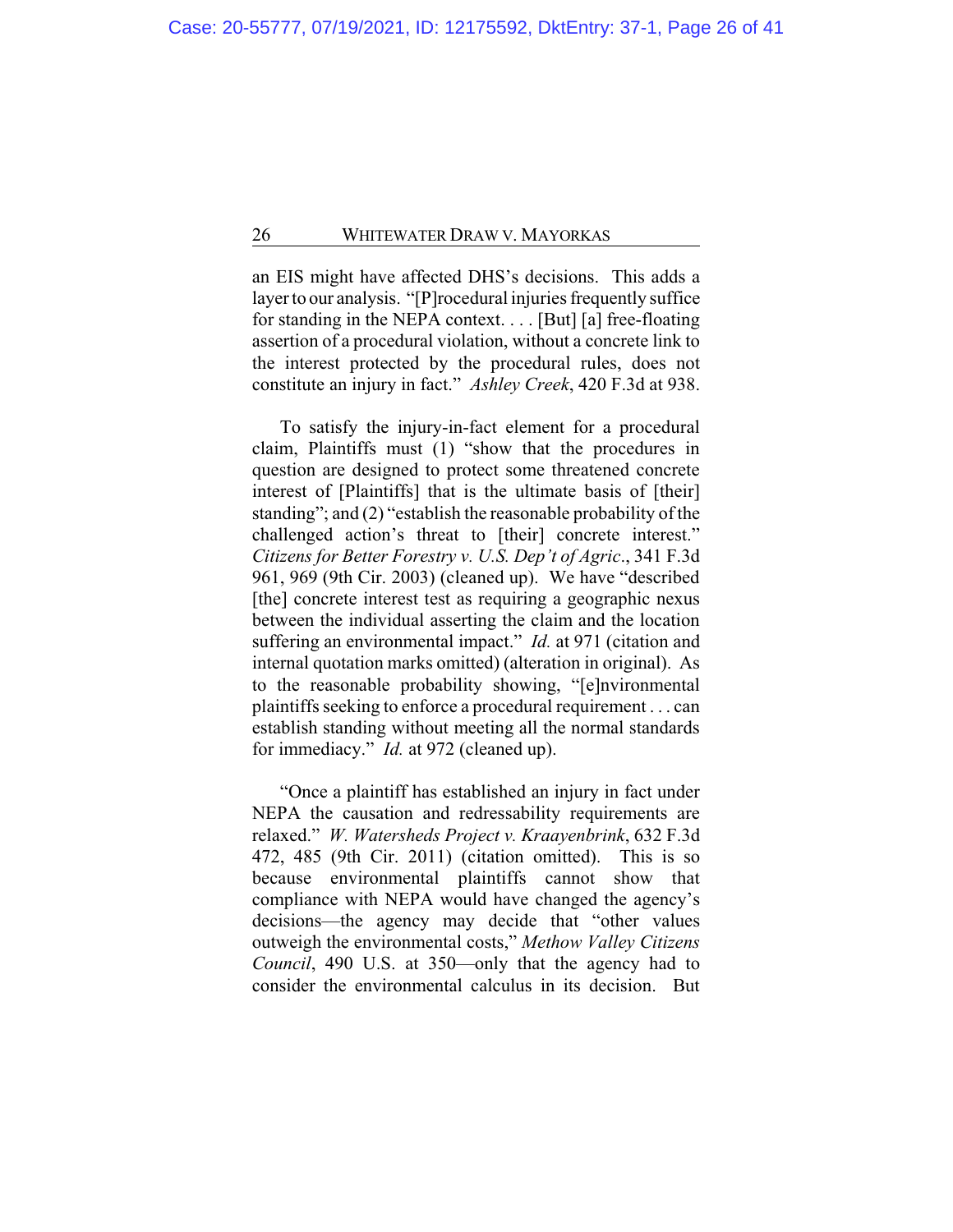environmental plaintiffs must make some showing of how the agency's failure to account for environmental consequences affects them, even if the environmental effects might not be realized "for many years." *Defs. of Wildlife*, 504 U.S. at 572 n.7. The environmental plaintiff also must be able to show that if the agency agreed that environmental harms flowed from its decision, that the agency was capable of redressing those harms.

Where, as here, an "asserted injury arises from the government's allegedly unlawful regulation (or lack of regulation) of *someone else*, much more is needed" to demonstrate causation and redressability. *Id.* at 562. In that case, the plaintiffs must "adduce facts showing that [the choices of independent actors not before the courts] have been or will be made in such manner as to produce causation and permit redressability of injury." *Id.* In such circumstances, involving independent actors, the Court has cautioned that "standing is not precluded, but it is ordinarily substantially more difficult to establish." *Id.* (citation and internal quotation marks omitted). And, as we saw in the prior section, "a plaintiff [asserting a procedural harm]raising only a generally available grievance about government . . . and seeking relief that no more directly and tangibly benefits him than it does the public at large[,] does not state an Article III case or controversy." *Id.* at 573–74.

With these principles in mind, we are prepared to consider Plaintiffs' standing to bring their remaining claims.

1. Count II (DACA)

In June 2012, then-DHS Secretary Janet Napolitano issued a memorandum outlining a policy to defer removal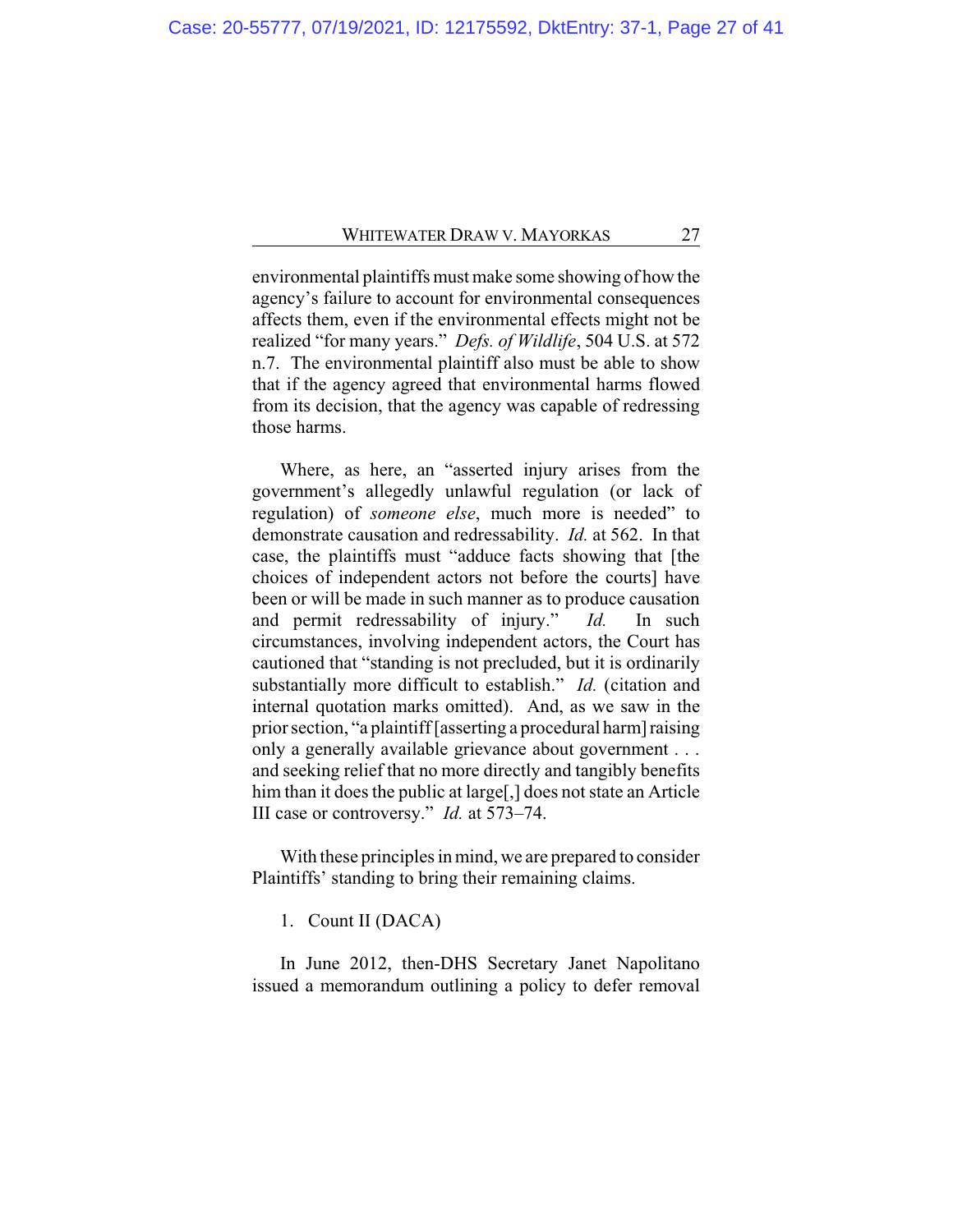proceedings for two years (subject to renewal) for individuals who came to the United States as children, met certain eligibility criteria, and cleared a background check. This deferred action policy became known as Deferred Action for Childhood Arrivals or DACA. Plaintiffs argue that they have standing to challenge DACA because, by allowing individuals who entered the country illegally to remain with federal approval, DACA both added "more settled population" when it was implemented in 2012 and now entices future unlawful entry. Neither theory holds water.**<sup>10</sup>**

Turning first to Plaintiffs' enticement theory, we note that the D.C. Circuit has rejected a similar theory of standing in the context of a challenge to DACA. In *Arpaio v. Obama*, 797 F.3d 11, 18 (D.C. Cir. 2015), former Maricopa County Sheriff Joseph Arpaio sued to enjoin DACA and a second deferred action policy for parents of U.S. citizens and lawful permanent residents ("Deferred Action for Parents of Americans," or DAPA). *Id*. at 17–18. As relevant here, Sheriff Arpaio argued that he had standing because "deferred action will act as a magnet drawing more undocumented aliens than would otherwise come across the Mexican border into Maricopa County, where they will commit crimes" that he would then need to police. *Id.* at 14. The court held that Sheriff Arpaio could not establish causation because his theory of standing rested on the assumption that aliens outside of the United States would learn of DACA and

**<sup>10</sup>** Although we decide this issue on the failure of causation, we note that DHS does not contest that Plaintiffs have met the injury-in-fact requirement—that is, whether environmental degradation follows from overpopulation. However, because Plaintiffs have plainly not established causation, we need not address the injury-in-fact element with respect to Plaintiffs' DACA challenge. Nor do we reach, for any of Plaintiffs' claims, the question of redressability.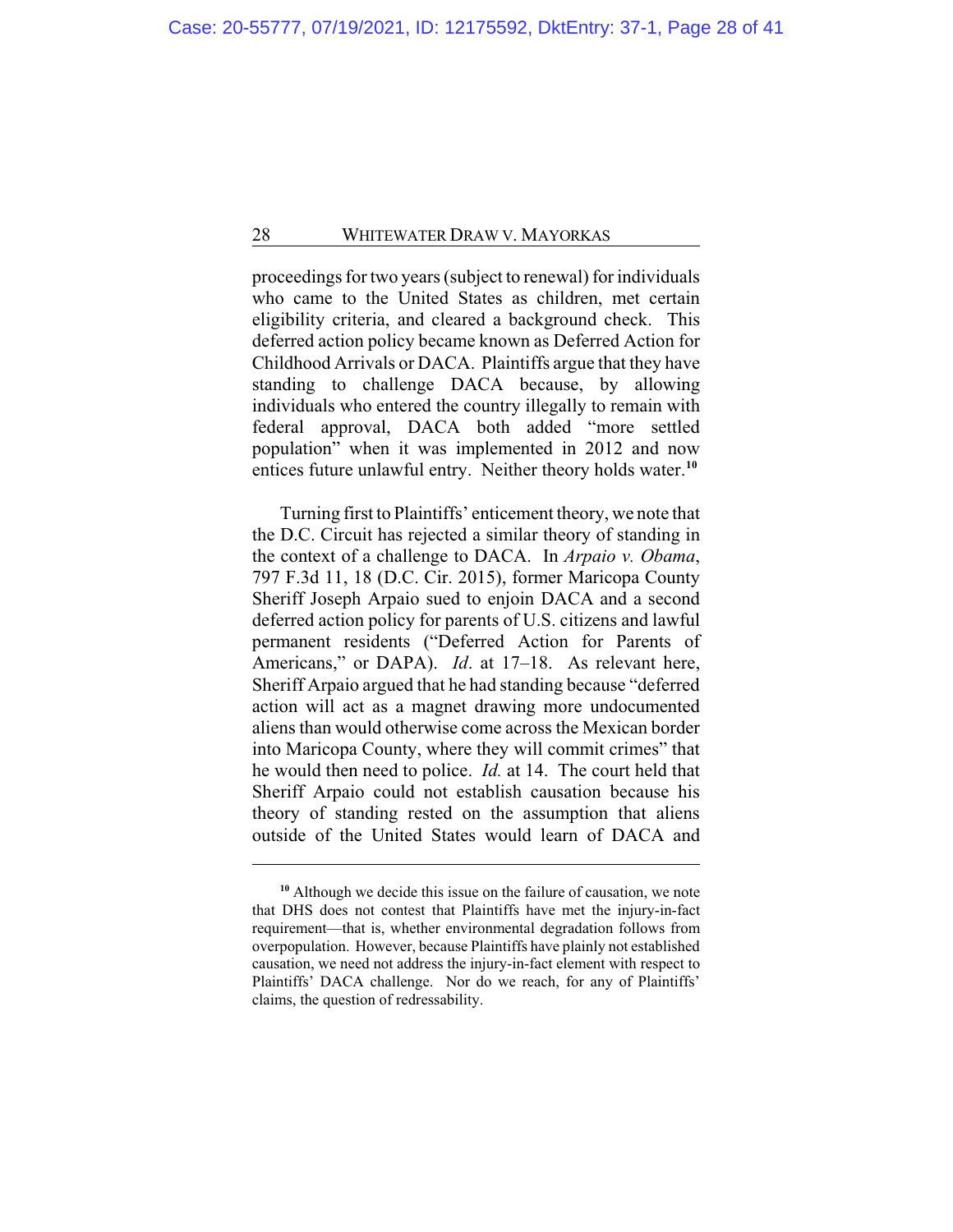DAPA, mistakenly believe they might benefit from such policies in the future, and then, relying on their own conjectures, enter the United States unlawfully. *Id.* at 19–20. The court reasoned that "[e]ven if the causal links in that attenuated chain were adequately alleged . . . . the law. . . does not confer standing to complain of harms by third parties the plaintiff expects will act in unreasonable reliance on current governmental policies that concededly cannot benefit those third parties." *Id.* at 20. Moreover, as the court pointed out, Arpaio's claimed injury (increased law enforcement expenses) not only depended on future entrants' mistaken understanding and unlawful entry, but on the supposition that those entrants would commit crimes in Maricopa County. *Id.* None of the consequences predicted by Sheriff Arpaio resulted from anyone actually subject to DACA or DAPA, but from "unrelated third parties." *Id.* The court affirmed the district court's dismissal of Sheriff Arpaio's complaint for lack of Article III standing. *Id*. at 25.

As in *Arpaio*, Plaintiffs' standing theory hinges on the unreasonable response of third parties to DACA made through allegations that lack sufficient factual support. The 2012 DACA Memorandumonly applies to children who have been in the United States for the previous five years. Yet Plaintiffs ask us to assume that aliens outside the United States who are, by definition, *ineligible* for DACA relief would learn about the policy; mistakenly believe it applicable to them or that they might obtain similar relief from a future administration; come to the United States based on their misconceptions; and permanently settle near Plaintiffs, thereby increasing the population and straining environmental resources. The attenuation in this chain of reasoning, unsupported by well-pleaded facts, is worthy of Rube Goldberg. Even were we to assume "that inaccurate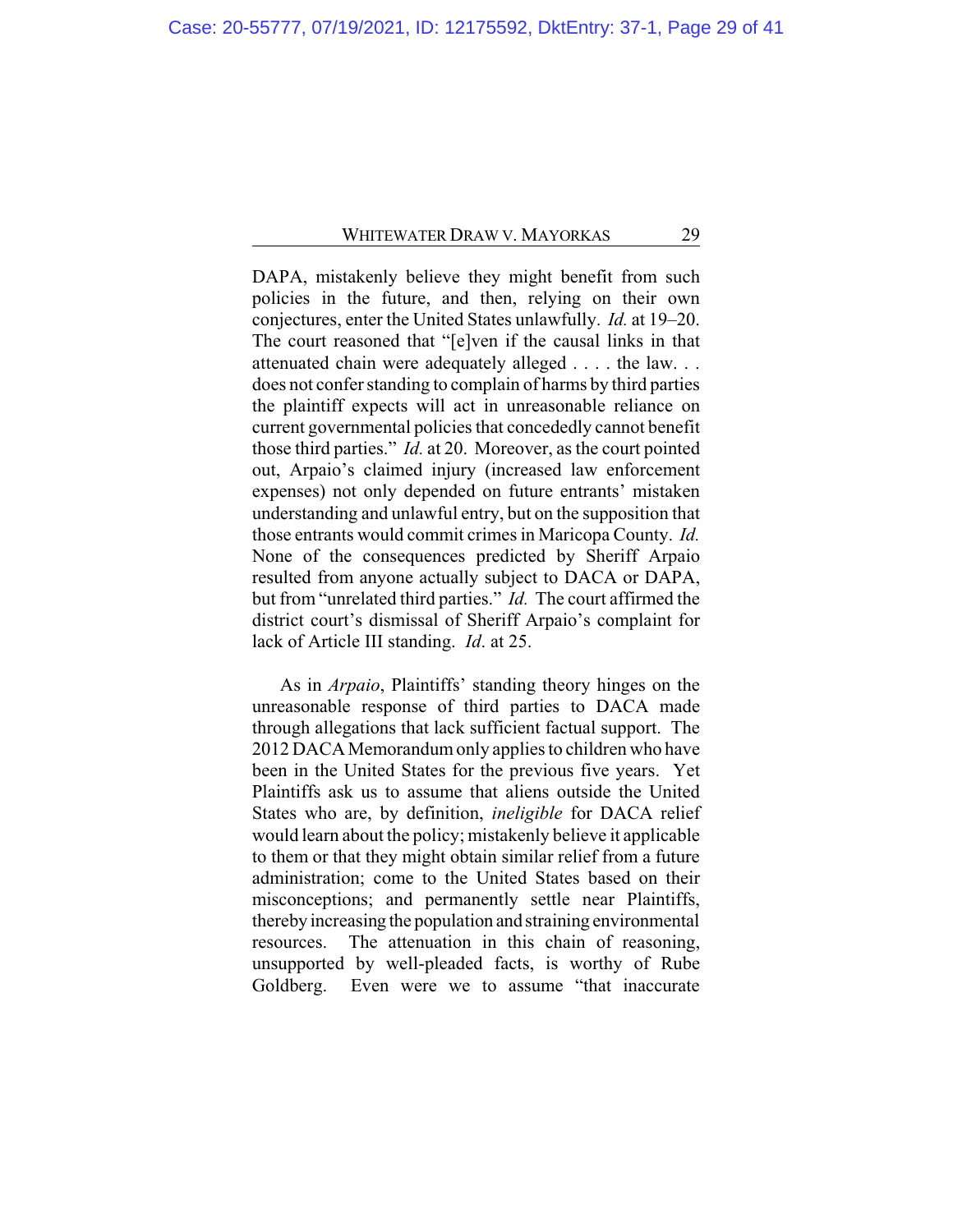knowledge of DACA could have provided some encouragement to those who crossed the southern border, the Supreme Court's precedent requires more than illogic or unadorned speculation before a court may draw the inference [Plaintiffs] seek<sup>[]</sup>." *Id.* at 21 (citation and quotation marks omitted). Plaintiffs alleged no facts supporting their allegations that DACA caused illegal immigration and was not merely one of the "myriad economic, social, and political realities" that might influence an alien's decision to "risk[] life and limb" to come to the United States. *Id.*

In an effort to distinguish their allegations from those in *Arpaio*, Plaintiffs rely on an affidavit from their expert, Jessica Vaughan, in which she claims that, as of 2014, DACA and "other discretionary actions by DHS have had the effect of significantly increasing the number of illegal border crossings, which has resulted in significant environmental impacts." But Vaughan does not detail any facts linking the alleged influx in immigration to DACA. To the contrary, she attributes the dramatic influx of "unaccompanied minors and families . . . that began around 2012 and continues today" to "policy changes that occurred in 2008 (the Trafficking Victims Protection and Reauthorization Act) and 2009 (Credible Fear Parole)." Plaintiffs' reliance on an unreleased Border Patrol intelligence report from 2014 that purportedly "reveals that 95% [of migrants interviewed] stated that their 'main reason' for coming was because they had heard they would receive . . . permission to stay," similarly lacks any specific reference to DACA sufficient to confer standing. Although we must accept Plaintiffs' factual allegations as true at the pleading stage, Plaintiffs have failed to allege even the barest of connections between DACA and an increase in immigration.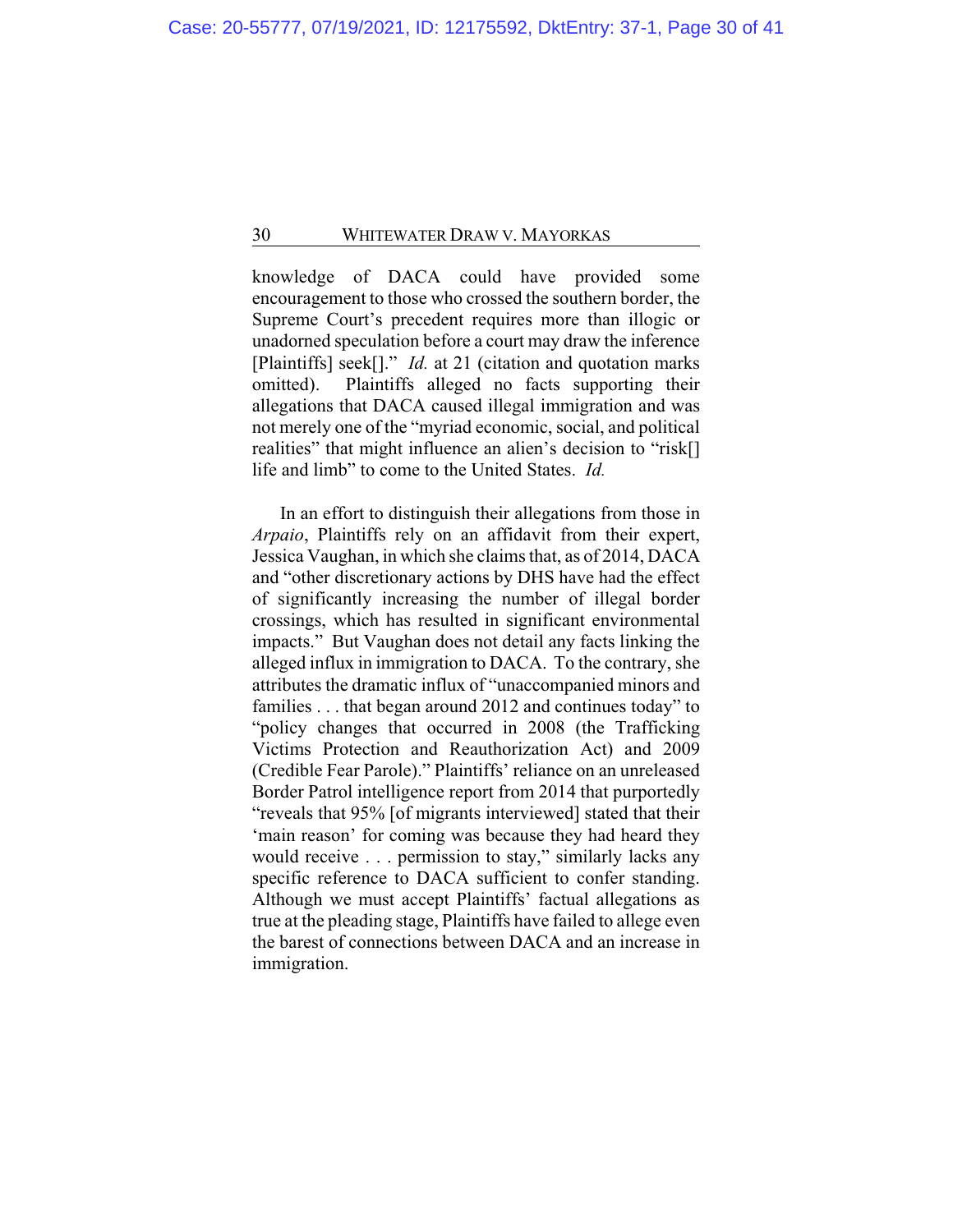Plaintiffs also attempt to distinguish *Arpaio* by pointing out that Sheriff Arpaio did not allege NEPA violations. That is true, but irrelevant. The D.C. Circuit rejected Sheriff Arpaio's claim with the understanding that he would be "entitled to proceed based on a lenient assessment of his alleged concrete injury [] because his complaint includes a claim of procedural injury." *Arpaio*, 797 F.3d at 21. Although causation and redressability requirements are relaxed when a plaintiff has established injury in fact under NEPA, the causation requirement remains implicated "where the concern is that an injury caused by a third party is too tenuously connected to the acts of the defendant." *Citizens for Better Forestry*, 341 F.3d at 975 (citations omitted). Stated otherwise, as in *Arpaio*, a claim of procedural injury does not relieve Plaintiffs of their burden—even if relaxed—to demonstrate causation and redressability. *See Wash. Envt'l Council v. Bellon*, 732 F.3d 1131, 1144 (9th Cir. 2013) (refusing to infer a causal connection simply because the plaintiffs sought "to enforce a specific regulatory obligation"). Here, Plaintiffs' speculation "lengthens the causal chain beyond the reach of NEPA." *Metro. Edison Co. v. People Against Nuclear Energy*, 460 U.S. 766, 775 (1983).

Nor can Plaintiffs establish standing on their alternative theory that DACA's enactment added "more settled population" in 2012 by temporarily reducing the number of aliens in the United States who might have otherwise been removed. Under government policy, the children eligible for DACA are already "low priority cases" for removal; thus, Plaintiffs can only speculate that changes to DACA (that might flow from a NEPA analysis) would actually result in the removal of DACA beneficiaries, thereby reducing the U.S. population. Even without a declared DACA policy, DHS retains sole discretion over how to prioritize future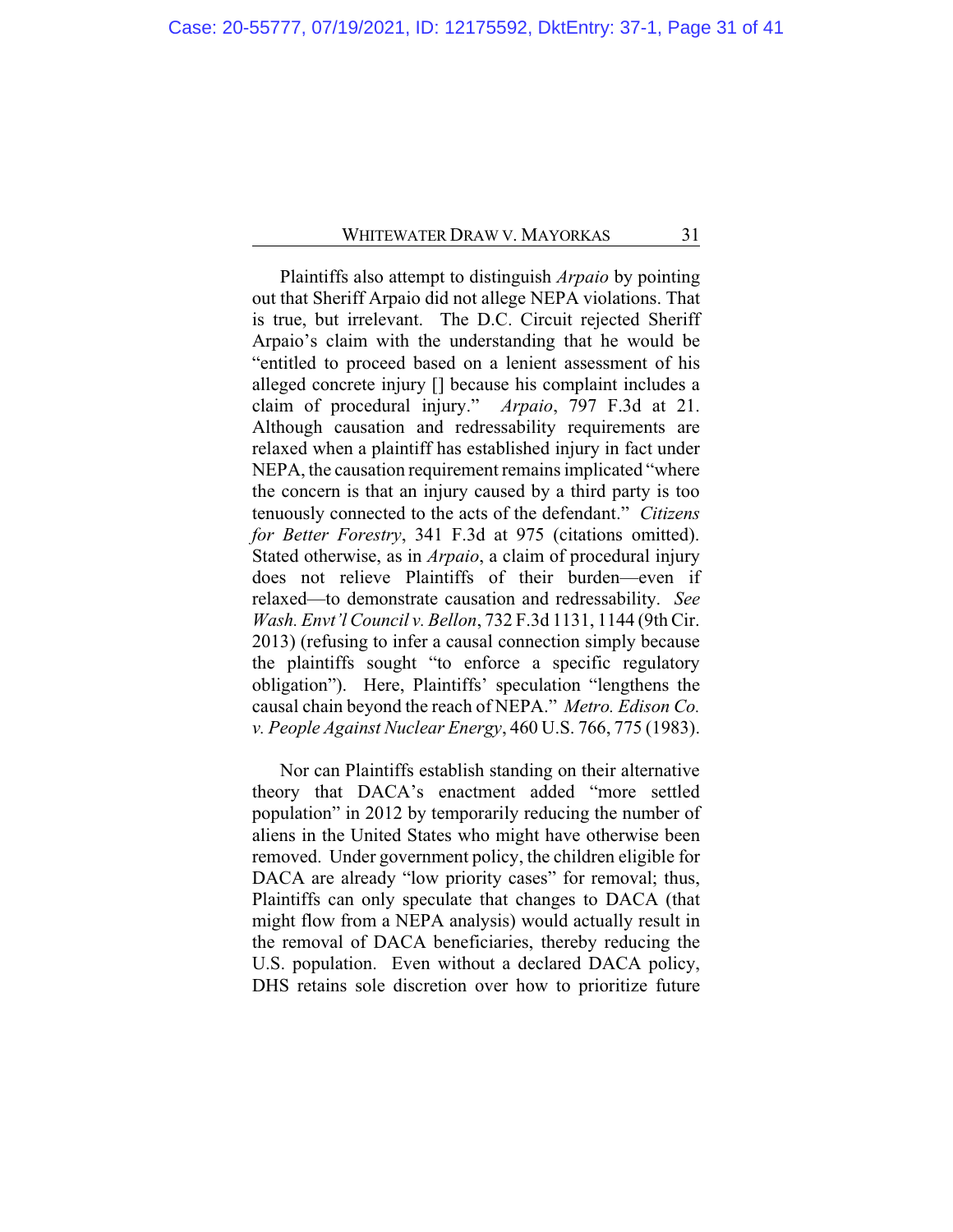removal proceedings. "There is no redressability, and thus no standing, where (as is the case here) any prospective benefits depend on an . . . actor who retains broad and legitimate discretion the courts cannot presume either to control or to predict." *Glanton ex rel. ALCOA Prescrip. Drug Plan v. AdvancePCS Inc.*, 465 F.3d 1123, 1125 (9th Cir. 2006) (citation and quotation marks omitted).

2. Count III

In Count III, Plaintiffs bring a facial challenge to CATEX A3. As we discussed in Part I, CEQ regulations permit agencies to establish categories of actions that "do not individually or cumulatively have a significant effect on the human environment" and, accordingly, do not require an EA or an EIS. 40 C.F.R. § 1508.4. Consistent with CEQ's regulations, DHS has published a list of categorical exemptions in an appendix in its Manual. CATEX A3 exempts from EIS and EA requirements the:

Promulgation of rules, issuance of rulings or interpretations, and the development and publication of policies, orders, directives, notices, procedures, manuals, advisory circulars, and other guidance documents of the following nature:

(a) Those of a strictly administrative or procedural nature;

(b) Those that implement, without substantive change, statutory or regulatory requirements;

(c) Those that implement, without substantive change, procedures, manuals, and other guidance documents;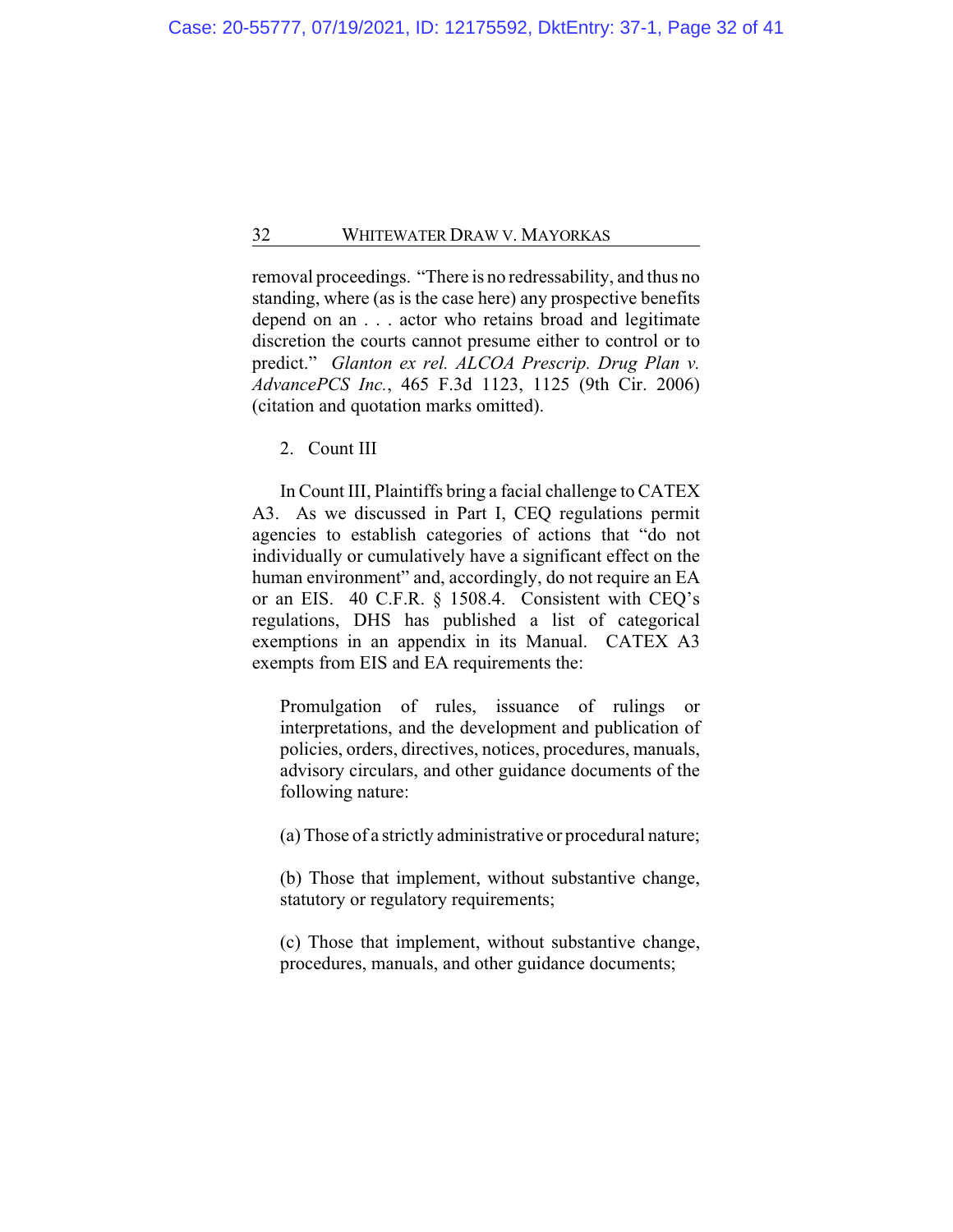(d) Those that interpret or amend an existing regulation without changing its environmental effect;

(e) Technical guidance on safety and security matters; or

(f) Guidance for the preparation of security plans.

We are hard-pressed to see how this categorical exemption injures Plaintiffs. The Supreme Court's decision in *Summers v. Earth Island Institute*, 555 U.S. 488 (2009), is on point. In that case, conservation groups challenged amendments to the U.S. Forest Service's manual that categorically excluded certain Forest Service projects from the requirement to file an EIS or EA. *Id.* at 490–91. The plaintiffs settled a portion of the suit but continued to challenge "the regulation in the abstract." *Id.* at 494. Because the plaintiffs "identified no other application of the invalidated regulations that threatens imminent and concrete harm to the interests of their members," the Court held the plaintiffs lacked standing. *Id.* at 495. In so holding, the Court emphasized that a procedural injury alone does not constitute an injury in fact. *Id.* at 496. We too have explained that "[a] concrete and particular project must be connected to the procedural loss." *Wilderness Soc'y, Inc. v. Rey*, 622 F.3d 1251, 1260 (9th Cir. 2010).

Plaintiffs make no attempt in Count III to tie CATEX A3 to any particular action by DHS. They assert, as the Court put it, "a procedural right *in vacuo*," and that is "insufficient to create Article III standing." *Earth Island Inst.*, 555 U.S. at 496.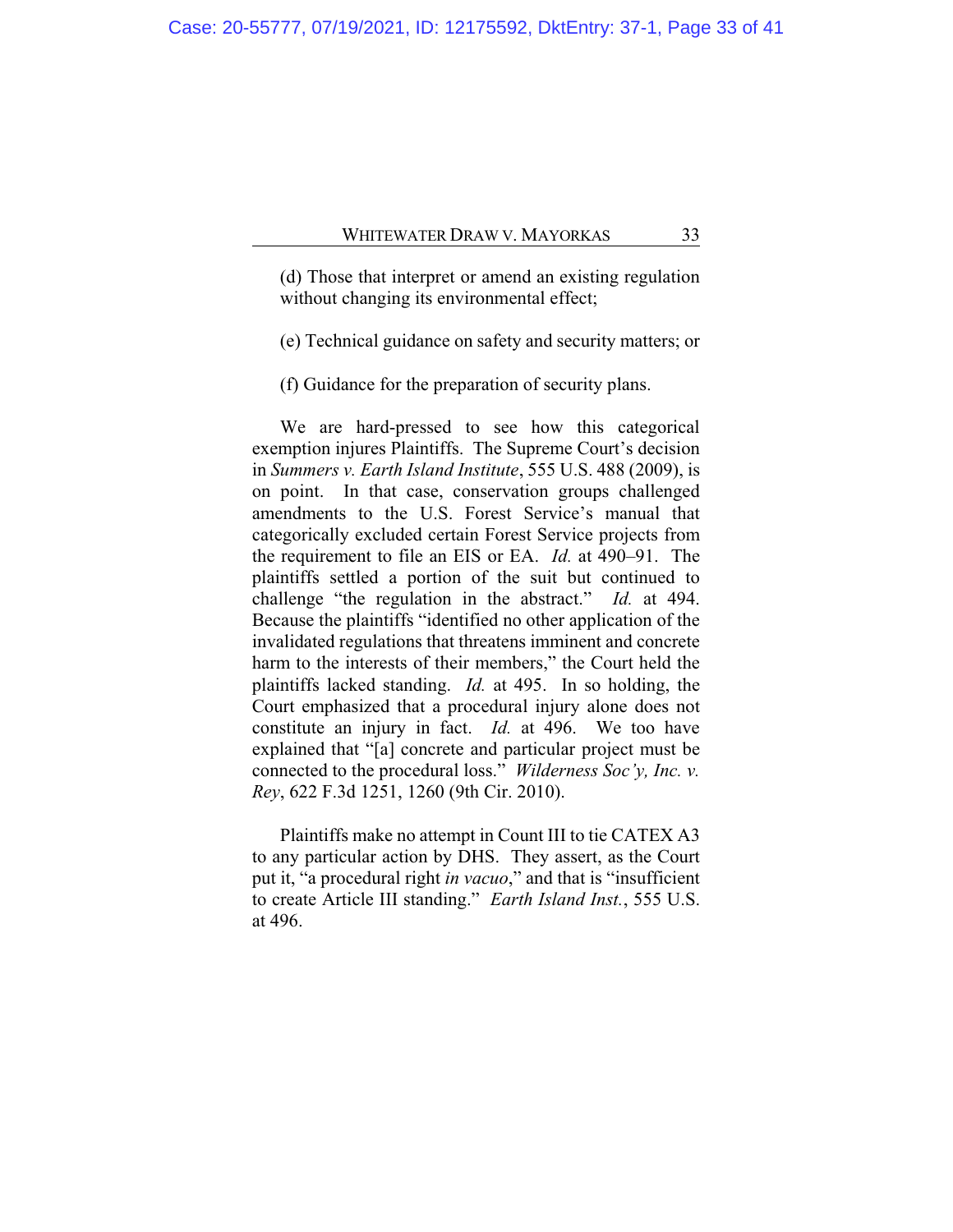## 3. Count IV

In Count IV, trying to avoid their errors in Count III, Plaintiffs argue that DHS's application of CATEX A3 to the DSO, STEM, AC21, and International Entrepreneur Rules was improper because these rules all "contribute to immigration-induced population growth."

We begin with the DSO and STEM rules, which, as we explained in Part I, pertain to opportunities for foreign students. Neither rule authorizes permanent immigration; nevertheless, Plaintiffs insist that the two rules lead to permanent population growth by encouraging additional foreign students to come to the United States. Their claim suffers from some of the same convoluted reasoning as their DACA claim, and unlike the DACA claim, the district court ruled against Plaintiffs on summary judgment. Once a case has proceeded to that stage, Plaintiffs "can no longer rest on . . . 'mere allegations,' but must set forth by affidavit or other evidence 'specific facts."' *Defs. of Wildlife*, 504 U.S. at 562 (quoting Fed. R. Civ. P.  $56(e)$ ).

Plaintiffs offer no evidence to support their theory. Instead, their expert, Vaughan, simply opines that large numbers of nonimmigrant visa holders settle permanently in the United States without identifying how many—or whether *any*—of those aliens obtained visas under the DSO and STEM Rules. Plaintiffs request that we take judicial notice of "the fact that a large number of the schools participating in the Student and Exchange Visitor Program . . . are in California." But, even if true, this fact is irrelevant, as Plaintiffs have not shown a reasonable probability that the DSO and STEM rules cause population growth *anywhere* in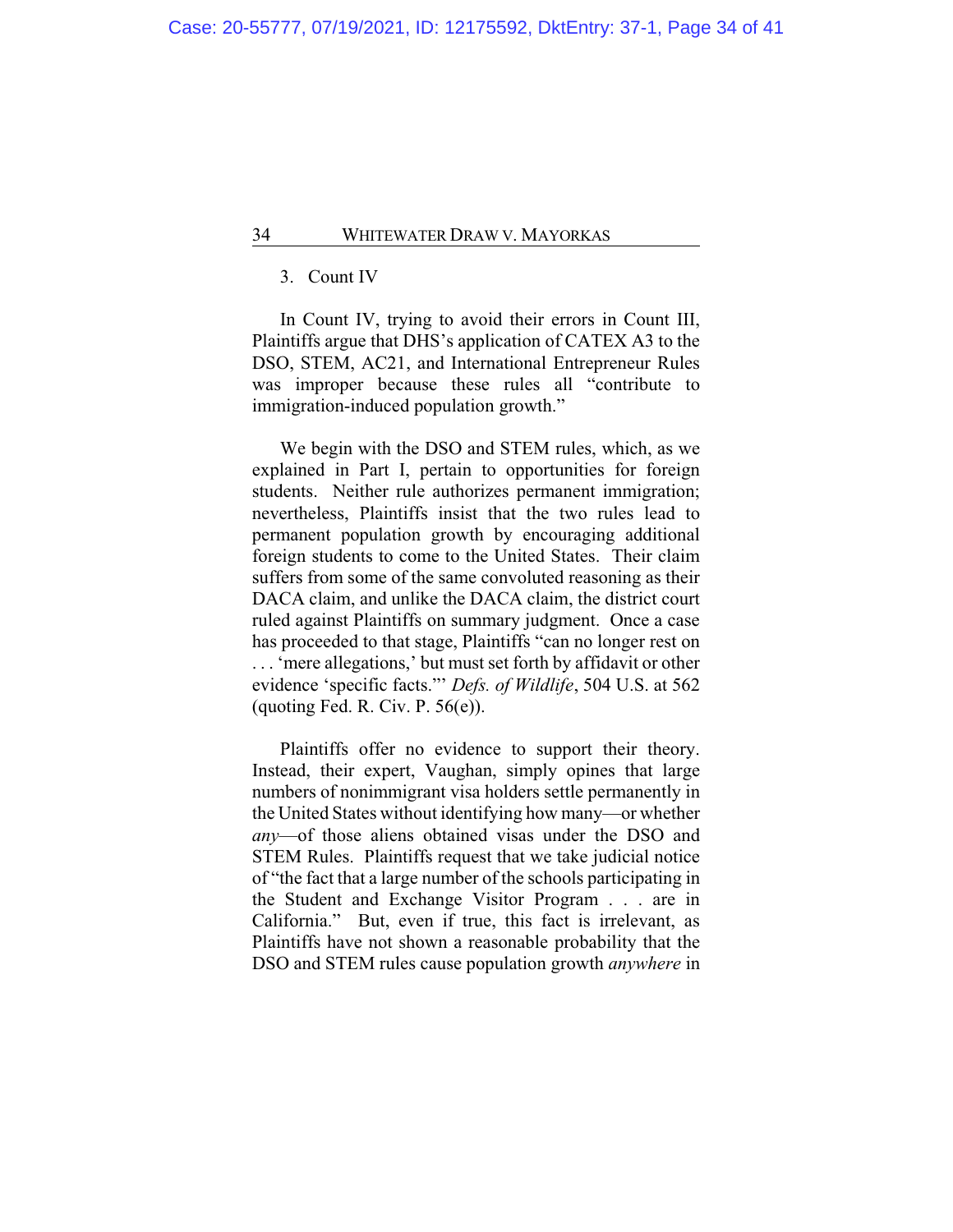a manner that affects Plaintiffs' interests. Plaintiffs' conjecture does not establish their injury in fact.

Plaintiffs also cannot establish causation. Where causation "depends on the unfettered choices made by independent actors not before the courts," Plaintiffs bear the burden to "adduce facts showing that those choices have been or will be made in such manner as to produce causation and permit redressability of injury." *Defs. of Wildlife*, 504 U.S. at 562 (citations omitted). Not only do Plaintiffs fail to offer any evidence showing that aliens holding visas under the DSO or STEM rules decide to settle permanently in the United States—via the legal process or by overstaying their visa—but Plaintiffs also fail to show that these aliens would do so *because* of the challenged rules. As with the DACA claim, any number of variables might influence an alien's independent decision to resettle. *See Arpaio*, 797 F.3d at 21. Plaintiffs provide no evidence to the contrary.

Plaintiffs insist that they have met their burden because they need only show that permanent population growth is a "predictable effect" of the STEM and DSO rules. But the degree of predictability matters, and Plaintiffs have not come forward with any relevant evidence. In *Department of Commerce v. New York*, 139 S. Ct. 2551, 2563–64 (2019), eighteen states brought suit to enjoin the use of a citizenship question on the 2020 census. They alleged that the question would discourage noncitizens from responding to the census and that the resulting population count would affect, among other things, their representation in Congress and receipt of federal funds. *Id.* at 2565. The government contended that any harm resulted from the independent decisions of third parties, who would, mistakenly, believe they might be prosecuted if they answered truthfully about their non-citizen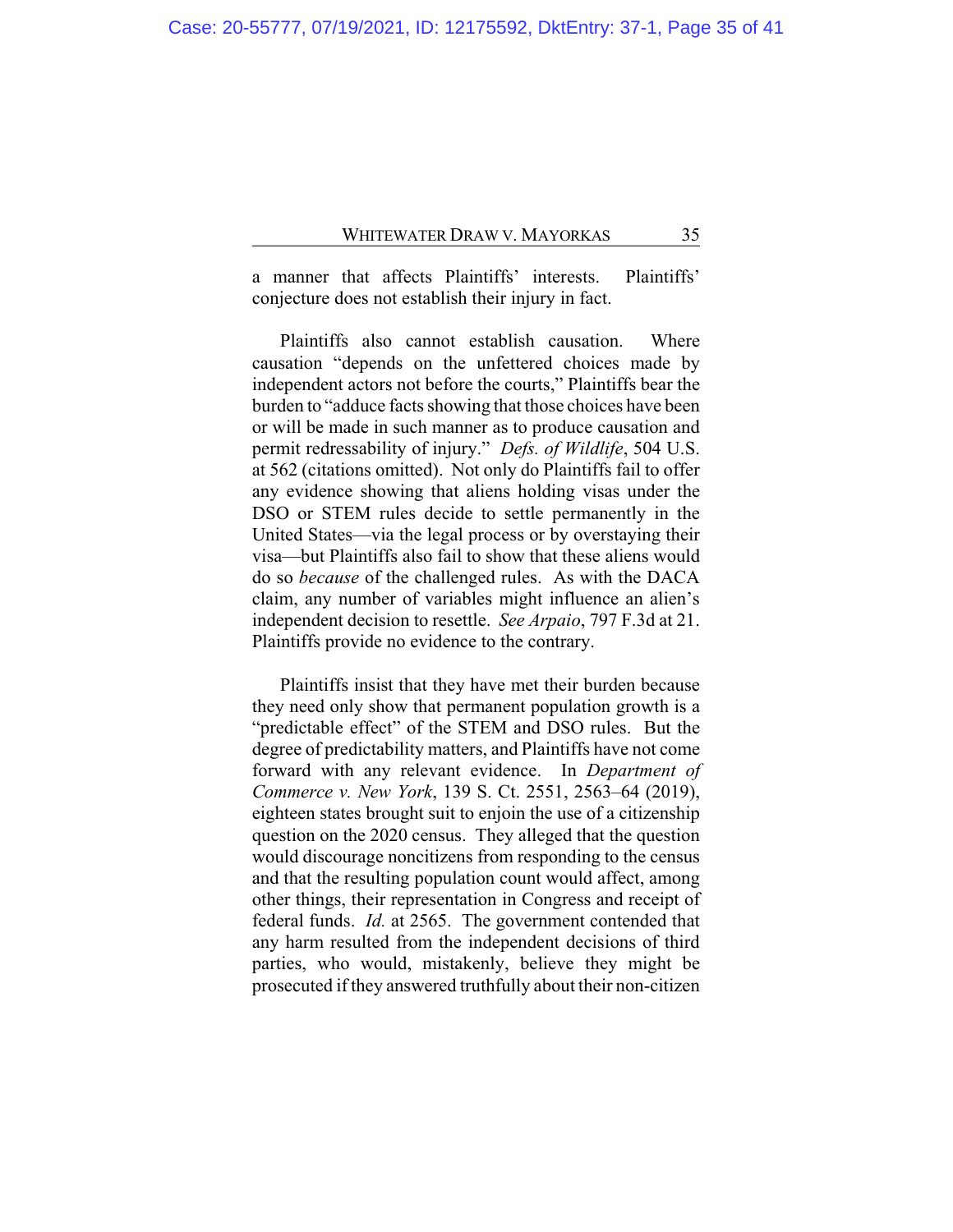status. *Id.* at 2565–66. The Court, unanimously, held that the plaintiffs had satisfied "their burden of showing that third parties will likely react in predictable ways to the citizenship question." *Id.* at 2566. Plaintiffs had presented evidence at trial that these groups "historically responded to the census at lower rates than other groups." *Id*. The Court held that the district court "did not clearly err in crediting the Census Bureau's theory that the discrepancy is likely attributable at least in part to noncitizens' reluctance to answer a citizenship question." *Id.* The Court explained that the plaintiffs' theory of standing did not "rest on mere speculation about the decisions of third parties; it relie[d] instead on the predictable effect of Government action on the decisions of third parties." *Id.*

The Court has since shed further light on what a plaintiff must do to meet his burden to show "that third parties will likely react in predictable ways." *California v. Texas*, No. 19-840, slip. op. at 11–14 (U.S. June 17, 2021) (citing *Dep't of Commerce*, 139 S.Ct. at 2566). In that case, eighteen states and two individuals sought to enjoin the minimum essential coverage requirement of the Patient Protection and Affordable Care Act. *Id.* slip op. at 1. As amended by Congress in 2019, the Act set all penalties for those who failed to meet its minimum coverage requirements to zero. *Id.* slip op. at 2–3. The state plaintiffs claimed the challenged provision harmed them by leading more individuals to enroll in state-operated or state-sponsored insurance programs. *Id.* slip op. at 10. But the Court found the state plaintiffs' proffered evidence did not establish such a causal connection—only four of their twenty-one affidavits attributed added state costs to the minimum essential coverage requirement, and all of the affidavits referred "to that provision as it existed *before Congress removed the*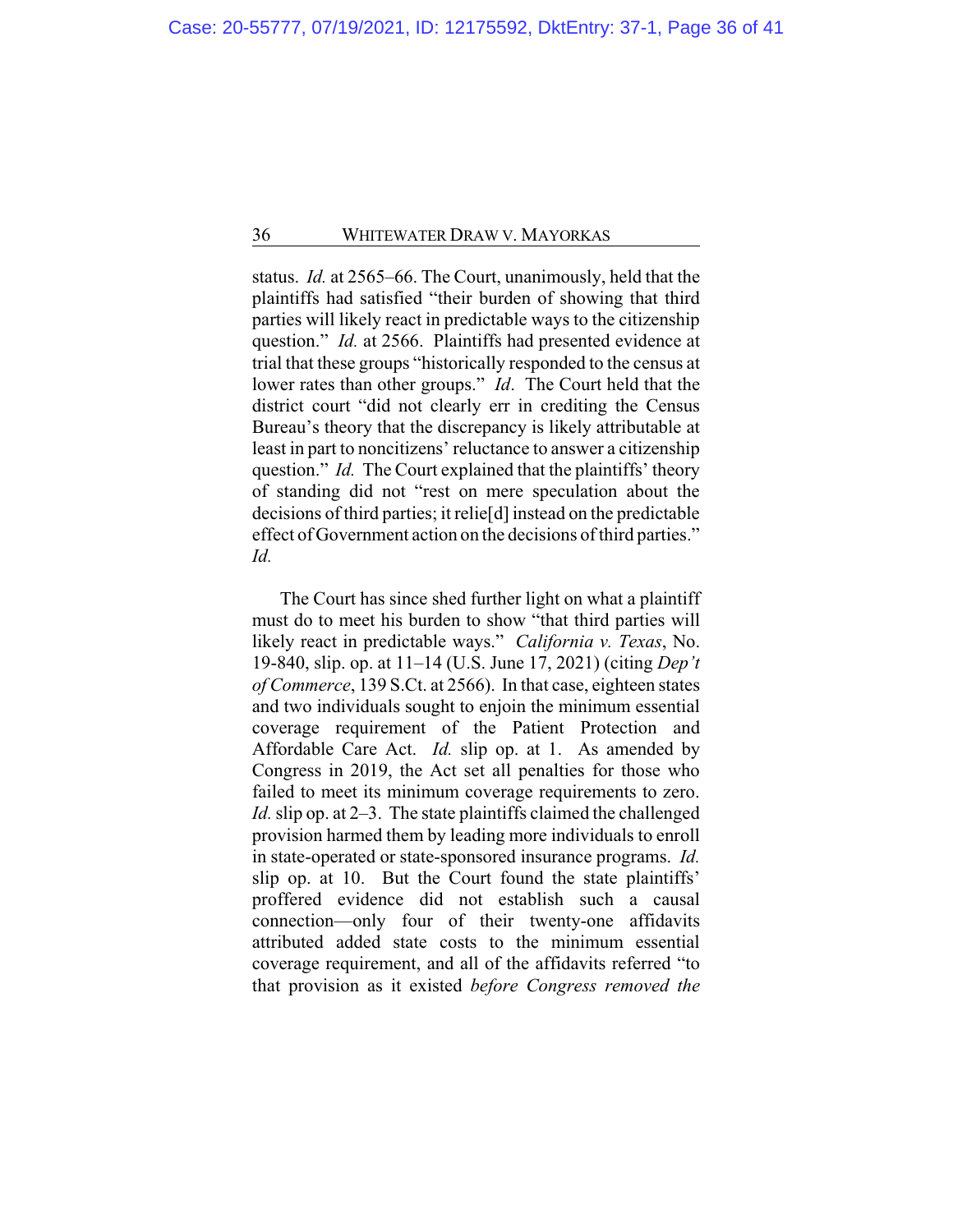*penalty*." *Id.* slip op. at 12. Nor was the Court persuaded by the state plaintiffs' reliance on a "predictive sentence" in a 2017 Congressional Budget Office Report that did not "adequately trace the necessary connection between the provision without a penalty and new enrollment in [state programs]." *Id.* slip op. at 13–14.

Like the state plaintiffs in *California v. Texas*, Plaintiffs have offered no evidence showing that population growth is a predictable effect of the DSO and STEM rules. Vaughan's affidavit provides only general population increase numbers; her report does not separate the F-1, F-2, and M-2 visas (the subject of the DSO and STEM rules) from all the other nonimmigrant visas, and she cannot draw any line connecting the DSO and STEM rules to population increase. Try as they may, Plaintiffs cannot rely on their ipse dixit to establish standing.

We turn next to the AC21 Rule, which "largely conforms DHS regulations to longstanding DHS policies and practices" aimed at providing "greater flexibility and job portability to certain nonimmigrant workers, particularly those who have been sponsored for [legal permanent resident] status." DHS intended the rule to "better enable U.S. employers to employ and retain high-skilled workers who are beneficiaries of employment-based immigrant visa (Form I-140) petitions." Seizing on DHS's use of the word "retain," Plaintiffs argue that this rule threatens the environment by encouraging immigration growth. The problem with Plaintiffs' claim is that, as the district court noted, the AC21 Rule generally only applies to immigrants who *already hold* EB-1, EB-2, or EB-3 visas—that is, aliens who have been present in the United States for a number of years. Absent a concrete link between the AC21 Rule and population growth, then, Plaintiffs cannot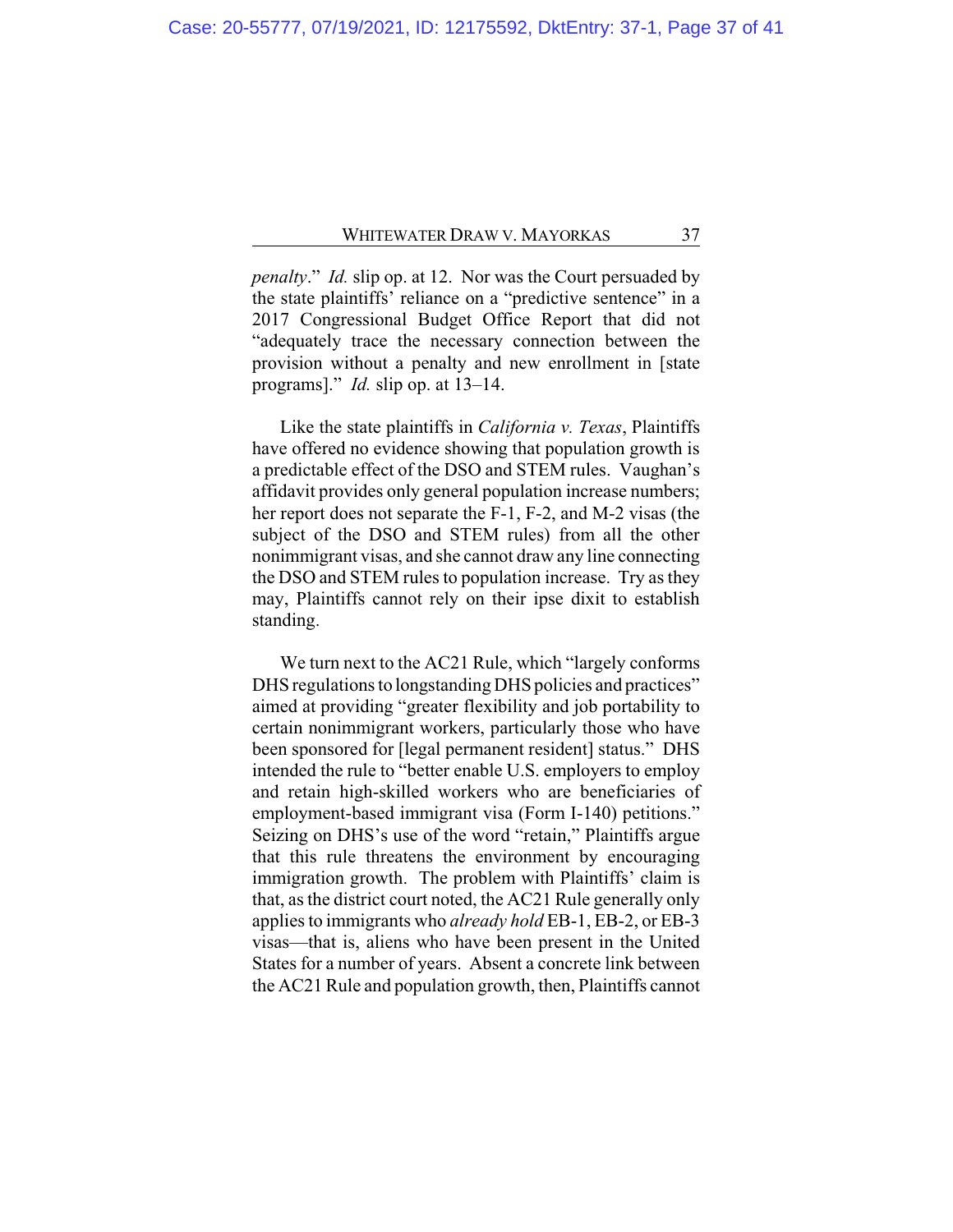show injury in fact. Nor can Plaintiffs establish causation. As with DACA, the DSO Rule, and the STEM Rule, any increase in immigration that may result from the AC21 Rule would be a product of independent, third-party decisionmaking and not fairly traceable to the AC21 Rule itself.

Finally, we address Plaintiffs' standing to challenge the International Entrepreneur Rule. This rule is explicitly designed to encourage aliens to come to the United States; however, it only provides for entry on a temporary basis. Plaintiffs assert that this particular rule results in population growth. This evidence might be difficult to come by given that, in explaining its decision not to conduct NEPA review, DHS stated that "[f]ewer than 3,000 individuals, an insignificant number in the context of the population of the United States, are projected to receive parole through this program." International Entrepreneur Rule, 82 Fed. Reg. 5,238, 5,284 (Jan. 17, 2017) (to be codified at 8 C.F.R. pts. 103, 212, 274a). Furthermore, Plaintiffs have failed to show that any aliens granted parole under this rule settle, either temporarily or permanently, near Plaintiffs in numbers that materially contribute to population growth. *See Ashley Creek*, 420 F.3d at 938. Finally, even assuming injury in fact, Plaintiffs cannot establish causation. As with the other challenged rules, Plaintiffs have not shown that aliens admitted under the International Entrepreneur Rule permanently stay in the United States because of the rule.

In a last-ditch effort, Plaintiffs argue that they have standing to challenge all four rules because former CEQ regulations required agencies to consider cumulative impacts on the environment. *See* 40 C.F.R. § 1508.7 (repealed Sept. 14, 2020). Plaintiffs claim that the challenged rules have a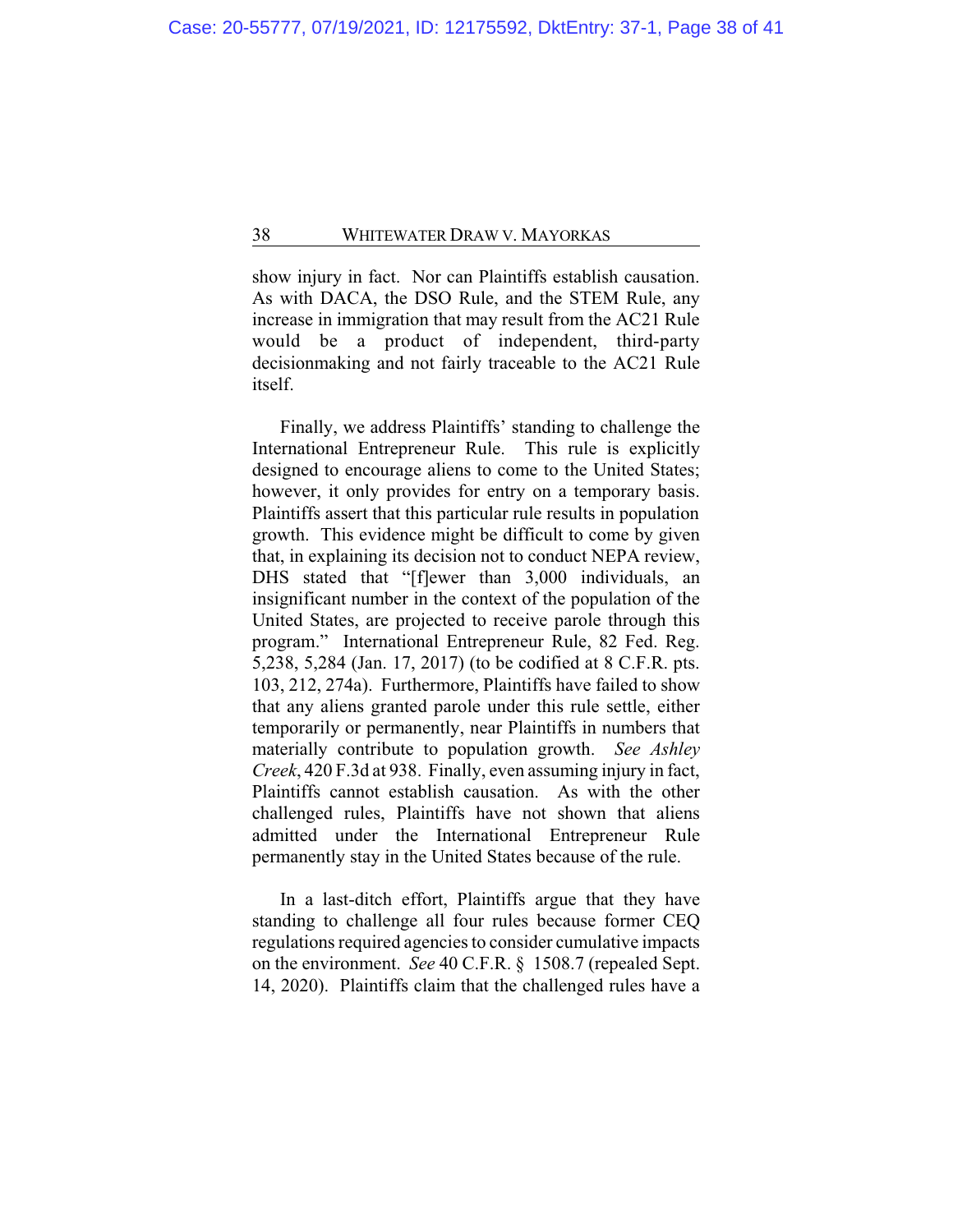"significant cumulative effect on the human environment" and it was therefore "improper" for DHS to exempt these rules from NEPA review. But any "cumulative effect" analysis required by NEPA does not bear on whether Plaintiffs have standing to challenge these rules. We may not find standing based on the Plaintiffs' cumulative speculation about their injuries in fact.

4. Count V

Finally, Plaintiffs challenge the sufficiency of the EAs and FONSIs issued in relation to President Obama's Response to the Influx of Unaccompanied Alien Children Across the Southwest Border. Recall that DHS prepared a programmatic EA for the UAC Response and a supplemental EA (pursuant to the UAC Response) before constructing a facility near Dilley, Texas to house temporarily up to 2,400 women and children detainees. DHS ultimately issued a FONSI in both instances.

At the outset, given that both the UAC Response and the Texas facility were *responses* to an influx in immigration, Plaintiffs face an uphill battle to show that these two actions *cause* illegal immigration. Plaintiffs' experts do not attribute an increase in illegal immigration to the UAC Response or the Texas facility. For example, Vaughan's citation of a 2014 *Washington Times* newspaper article attributing a surge in illegal immigration to U.S. policy does not satisfy Plaintiffs' burden, as the article does not support a claim that infrastructure improvements are a reason that migrants enter the United States. Nor is Vaughan's general observation that "real or even perceived change[s] to enforcement policies . . . can significantly affect the number of people attempting to cross the border illegally" sufficient. Plaintiffs must connect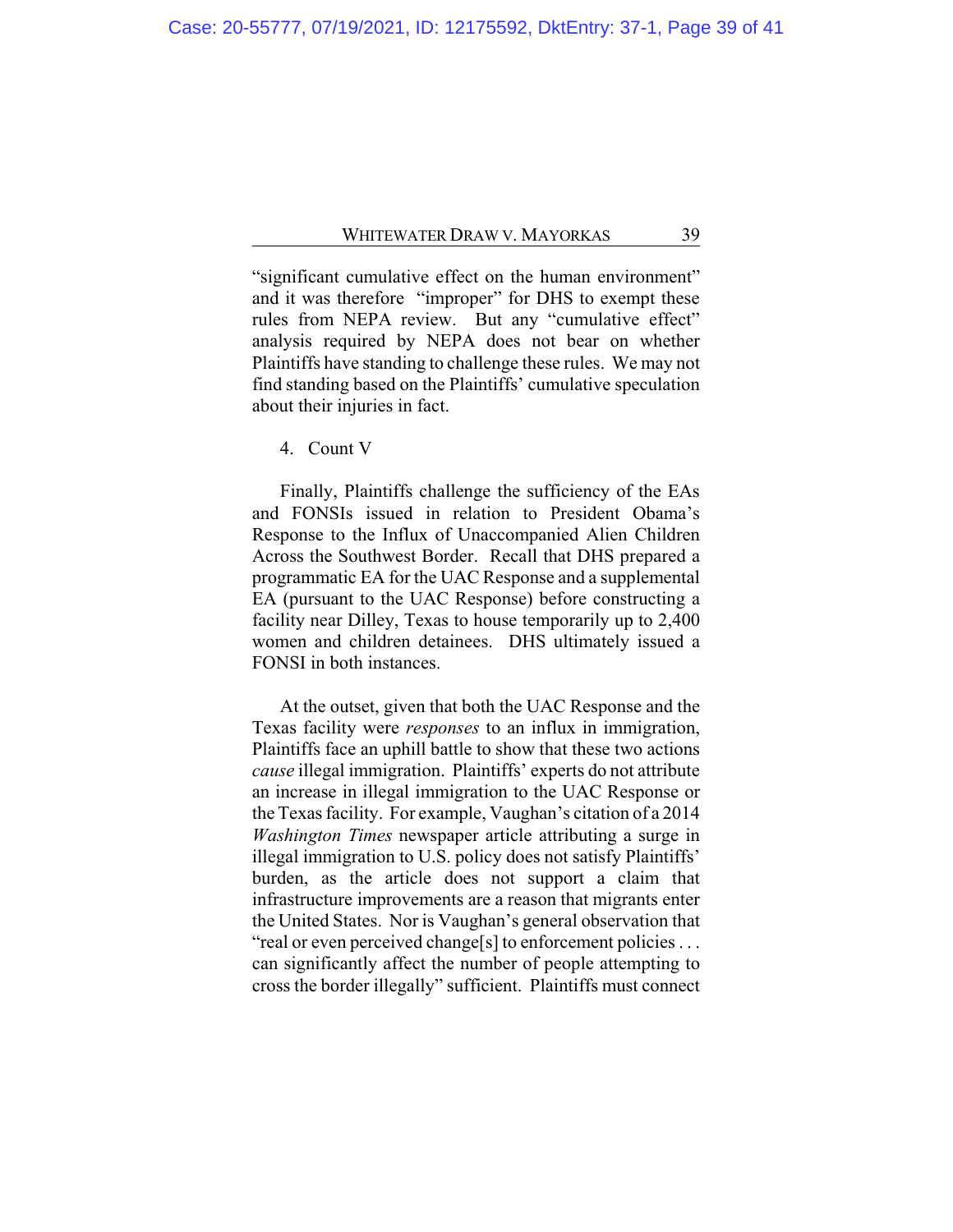a "concrete and particular project" to the "procedural loss" to establish standing. *See Wilderness Soc'y.*, 622 F.3d at 1260.

To the extent Plaintiffs challenge the FONSI related to the Texas facility, Plaintiffs also lack a geographic nexus to do so. Several individual Plaintiffs and members of Plaintiff organizations provided declarations describing the environmental damage along the southwest border in Arizona and New Mexico. That none of the declarants actually live in Texas underscores their lack of standing. In *Ashley Creek*, we found no geographic nexus where the plaintiff challenged the BLM's EIS for a proposed mining project that was 250 miles from plaintiffs' phosphate reserves. 420 F.3d at 938–39. We rejected the plaintiff's theory, under which "any owner of a phosphate mine, whether located in Alaska, Utah, or Florida, would have standing to challenge the EIS." *Id.* at 939. Yet that is precisely the theory Plaintiffs advance here—under Plaintiffs' framework, *anyone* living near Texas would have standing to challenge the EA and FONSI prepared for the Dilley facility. That is beyond the scope contemplated by Article III. *See Defs. of Wildlife*, 504 U.S. at 572 n.7.

Finally, causation also presents a problem for Plaintiffs. As with the DACA policy, we know of no evidence in the record indicating that either the UAC Response or the building of the Dilley facility entices aliens to come to the United States. Plaintiffs' enticement theory is even less compelling in this context because, unlike DACA, neither action offers non-citizens an opportunity to remain in the United States. If an alien were granted relief *after* his or her stay in the Texas (or another) facility, that would be the result of a separate DHS action, having nothing to do with these policies. And if an alien decides to settle illegally, such a